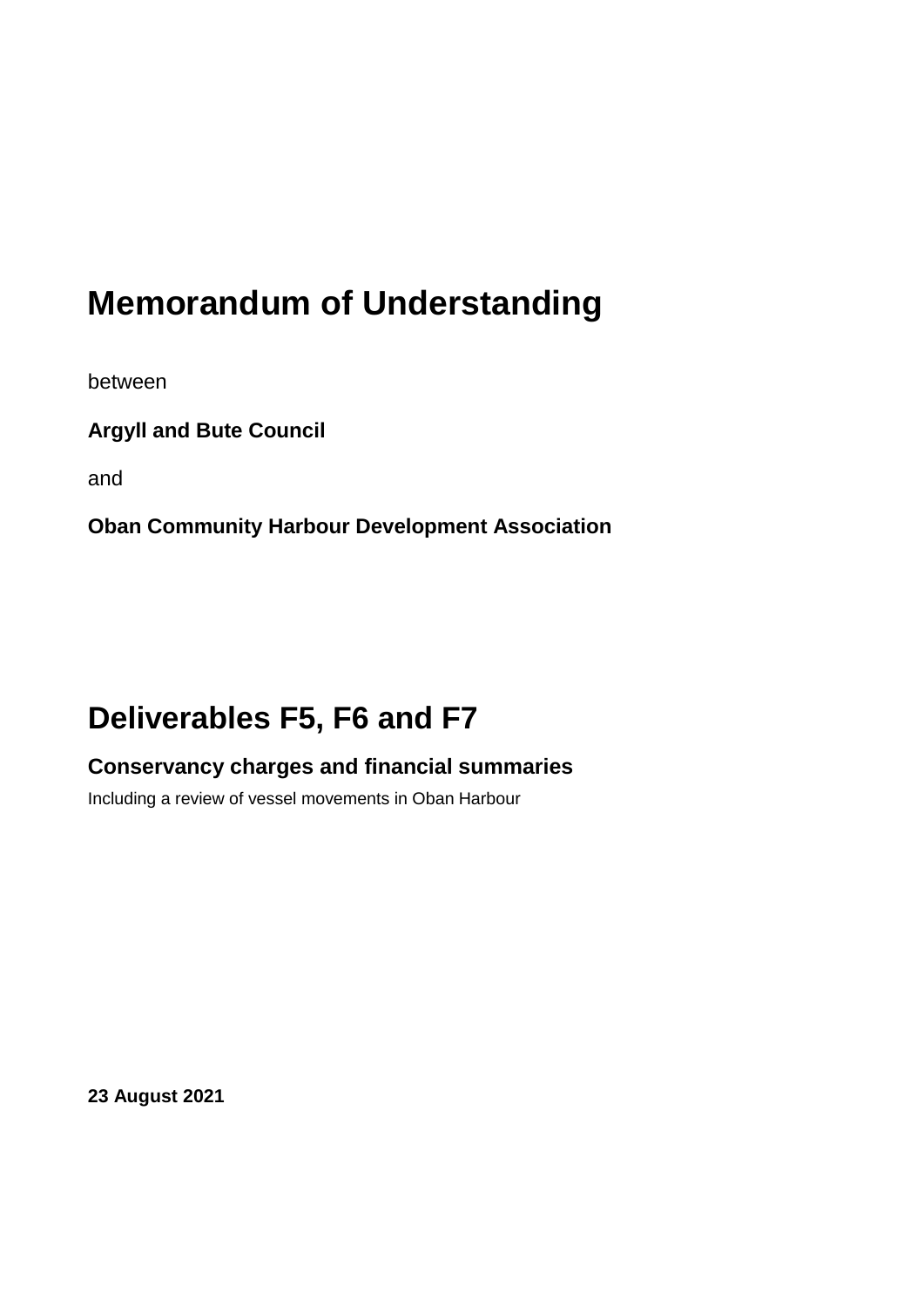## **Contents**

|              |     | <b>Introduction</b>                                                                                                 | 3  |
|--------------|-----|---------------------------------------------------------------------------------------------------------------------|----|
| 1            |     | <b>Vessel movements in Oban Harbour</b>                                                                             | 4  |
|              | 1.1 | Introduction                                                                                                        | 4  |
|              | 1.2 | Review of current vessel movements - data used                                                                      | 5  |
|              | 1.3 | Annual vessel movements                                                                                             | 7  |
|              | 1.4 | Peak season vessel movements                                                                                        | 9  |
|              | 1.5 | Large vessel movements                                                                                              | 9  |
|              | 1.6 | Overview of findings                                                                                                | 10 |
| $\mathbf{2}$ |     | <b>Conservancy</b>                                                                                                  | 11 |
|              | 2.1 | Introduction                                                                                                        | 11 |
|              | 2.2 | Expenditure                                                                                                         | 11 |
|              | 2.3 | Conservancy Income                                                                                                  | 13 |
| 3            |     | <b>Current North Pier finances</b>                                                                                  | 16 |
|              | 3.1 | Introduction                                                                                                        | 16 |
|              | 3.2 | <b>Historic Accounts</b>                                                                                            | 16 |
|              | 3.3 | Agreed position                                                                                                     | 17 |
| 4            |     | <b>Trust Port financial projections</b>                                                                             | 18 |
|              | 4.1 | Introduction                                                                                                        | 18 |
|              | 4.2 | Assumptions made                                                                                                    | 18 |
|              | 4.3 | Projected income and expenditure                                                                                    | 19 |
| 5            |     | <b>Further considerations</b>                                                                                       | 21 |
|              |     | <b>Appendices</b>                                                                                                   |    |
| Α            |     | Copy of OBSG report prepared in February 2019 relating to an initial evaluation<br>of the viability of a Trust Port | 24 |
| B            |     | Model output for the conservancy charge evaluation                                                                  | 28 |
| С            |     | Historic North Pier Accounts 2010-2020 and adjusted accounts with capital<br>costs removed                          | 31 |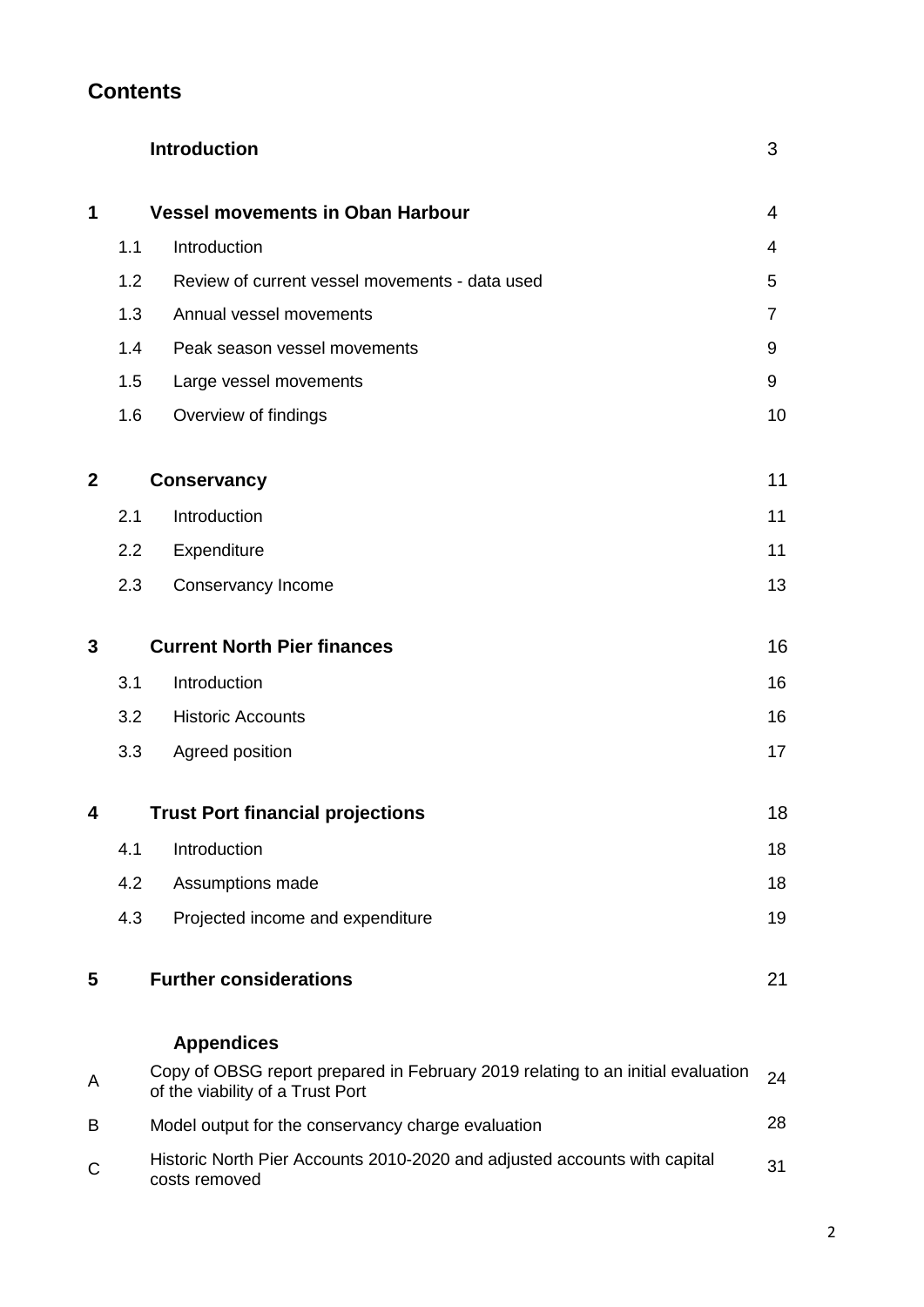## **Introduction**

This document has been prepared by the Oban Community Harbour Development Association to address some of the questions raised by Argyll and Bute Council regarding the conservancy charges and financial projections for the proposed Trust Port for Oban.

The work which underpins this document is both extensive and wide ranging, particularly that relating to the quantification of vessel movements within Oban Harbour. Whilst it is perhaps inevitable that further improvements in the berthing data might reduce the uncertainty in some of the findings, OCHDA is confident that the figures which have been summarised in this report are both robust and conservative, and provide the most realistic assessment of Harbour Traffic that could be achieved with the information that is currently available.

The report starts by evaluating the vessel movements to and from the different berthing facilities in Oban during the last full year prior to the Covid pandemic (2019). These data are compared to those presented in the Fisher Associates Report which was presented to the OBMG in 2014, before then being used to evaluate different mechanisms for implementing a conservancy charge. This is based on the assumption that the conservancy charge can only be levied on a 'break even' basis, albeit with a modest contingency allowance.

In order to allow a comparison between the 'wet port' option (ie one operating solely on a conservancy basis) and the proposed Trust Port operation which includes management of the facilities at the North Pier and Pontoons, the historic accounts relating to the assets which are currently operated by Argyll and Bute Council (A&BC) are summarised. These are then used to derive the projected income and expenditure for the Trust Port based on a combined operational model.

The report concludes by presenting a discussion of the findings and placing these into a wider context, as well as highlighting the benefits arising from the proposal. These combine to make a compelling case for the implementation of a Trust Port for Oban which is based on the combined operational model.

Whilst the report has been produced using information which has been provided by OBMG members and other stakeholders, and has involved working with A&BC finance personnel, it is acknowledged that further work is needed to finalise the financial projections. However, for this to be possible it is first necessary for A&BC to enter into discussions with OCHDA regarding potential lease arrangements for the assets at the North Pier, even if these are only on a Heads of Terms basis. Similar discussions are also required regarding the potential transfer of staff under TUPE arrangements. Until such time as these discussions have been completed it is not possible to take the evaluation any further. Consequently, and as with some of the other 'deliverables' which have been prepared by OCHDA, some elements of this report may be considered as a working draft.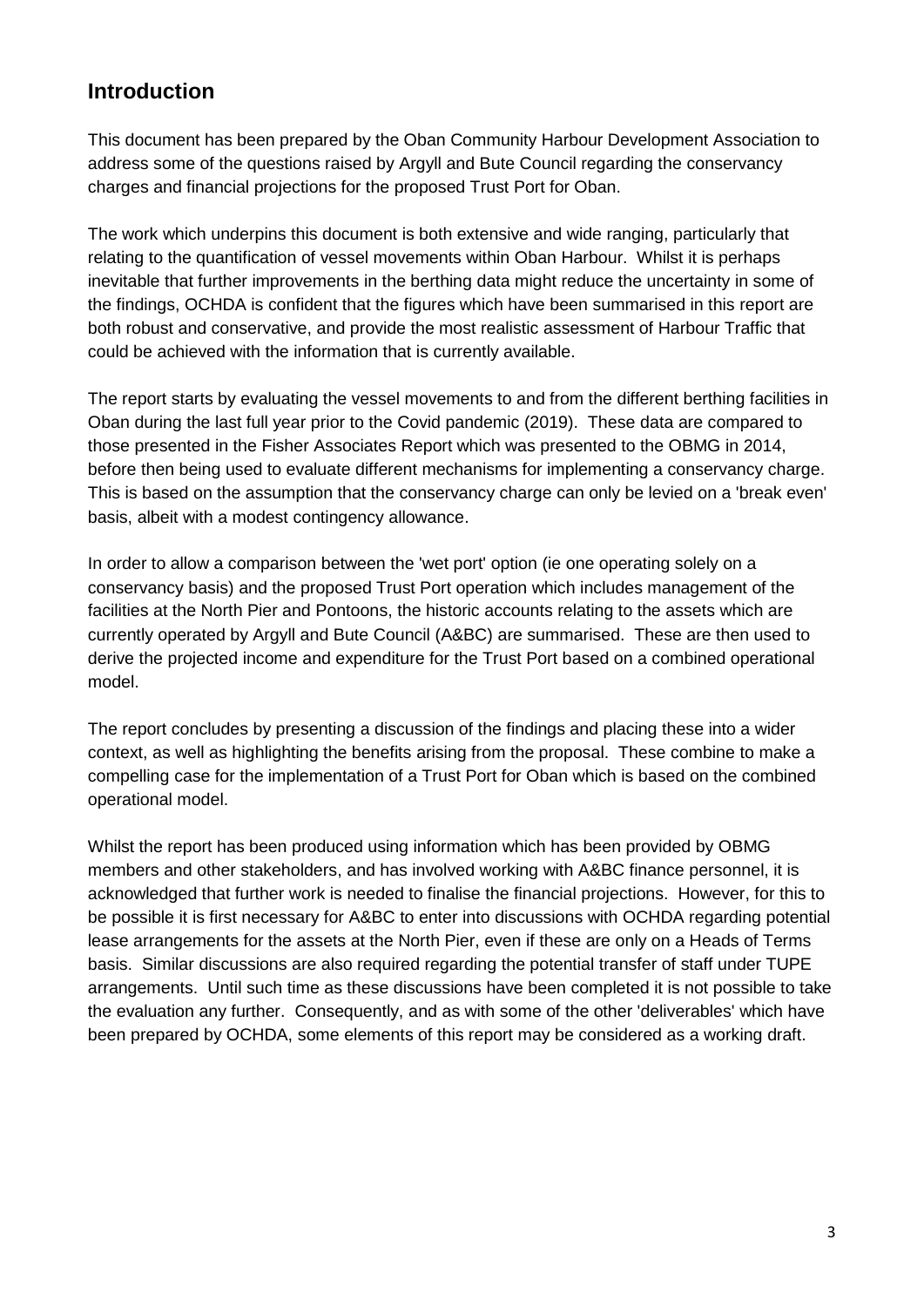# **1 Vessel Movements in Oban Harbour**

## **1.1 Introduction**

In 2014 The Oban Bay Management Group (OBMG) received a report it had commissioned from Fisher Associated relating to the development and management of Oban Harbour. The report included an overview of vessel movements within the Harbour at that time, and advised as follows:



#### **Figure 1** Extract from the Fisher Associates 2014 report relating to vessel movements in Oban Harbour.

Since the Fisher Associates Report (FAR) was completed there have been some significant changes to the use of the harbour. These include:

- An increase in the number of scheduled ferry movements;
- The development of the North Pier Pontoons to act as a transit berthing facility;
- A more general increase in marine traffic including both leisure and commercial vessels.

In the seven years since the FAR was produced a number of Navigational Risk Assessments (NRA) have been completed by the OBMG. These have repeatedly identified the most significant risk being a collision between a large ferry and a smaller recreational vessel. However, whilst the OBMG have introduced a voluntary Code of Practice (COP) to mitigate this risk, the change in vessel movements has not been quantified. This report therefore provides an update to the vessel movement figures presented in the FAR before then using the data to consider financial aspects of the proposed Trust Port.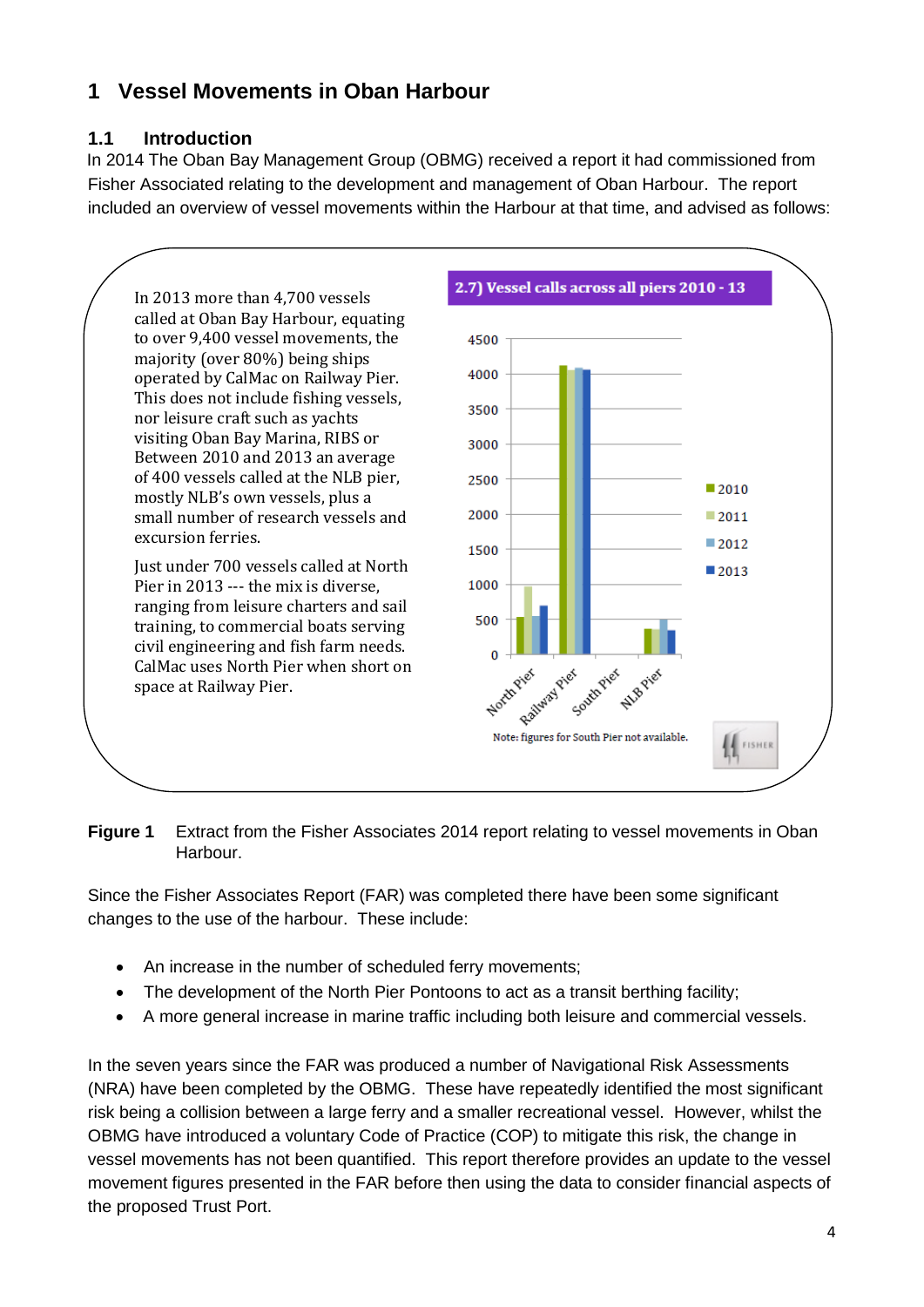#### **1.2 Review of current vessel movements - data used**

The principal berthing destinations within Oban Harbour are as follows:

- 1. North Pier and pontoons;
- 2. Railway Pier non CalMac Ferries Limited (CFL) vessels;
- 3. Railway Pier CFL vessels (link-spans and slip);
- 4. South Pier;
- 5. Royal National Lifeboat Institution (RNLI) berth;
- 6. Northern Lighthouse Board (NLB) Pier.

The operators of all of the above facilities were asked to supply their berthing records for either the 2019/20 financial year or the 2019 calendar year; this was the most recent period prior to the onset of Covid restrictions.

All operators provided the requested information, albeit to differing degrees of detail, during late June, July and August 2021. CFL advised that they considered it more appropriate to use the current, full scheduled timetable to assess the typical ferry movements and provided information on this basis for their fleet.

Whilst examining the berthing information which had been provided by the pier operators the opportunity was taken to investigate two further sub-sets of the data in order to better inform future management decisions for the harbour. These sub-sets were as follows:

#### **(i) 'Peak season' movements**

Each meeting of the OBMG commences with an update on reported events and nearmisses since the previous meeting. Over the past three years it has become clear that there are more reported incidents during the summer months than during the remainder of the year. It was therefore decided (where possible) to assess typical vessel movements within the harbour during the month of July as this appeared to be most representative of peak season.

#### **(ii) Large vessel movements**

There is a common misconception amongst users and (some) operators that ferries have an automatic right of way in Oban Bay. This misconception exists to such an extent that senior Argyll and Bute Council (A&BC) Officers continue to brief members of the Argyll and Bute Harbour Board that it is the case. The reality is that the COP which has been implemented by the OBMG clearly states that any large vessel (defined as over 20m in length or with a draft of more than 3m) which is leaving Oban Bay has priority over any vessel which is entering the Bay.

The opportunity was therefore taken to assess the number of vessels which are defined as 'large' by the COP on the basis of their length. This may have excluded some deep-draft yachts but the numbers involved are considered to be insignificant.

Table 1 overleaf summarises the information which was provided and the analysis which was undertaken to assess the typical annual vessel movements within the harbour. Table 2 summarises the results of the analysis of the berthing records for all berthing facilities; this information is discussed in subsequent sections of this report.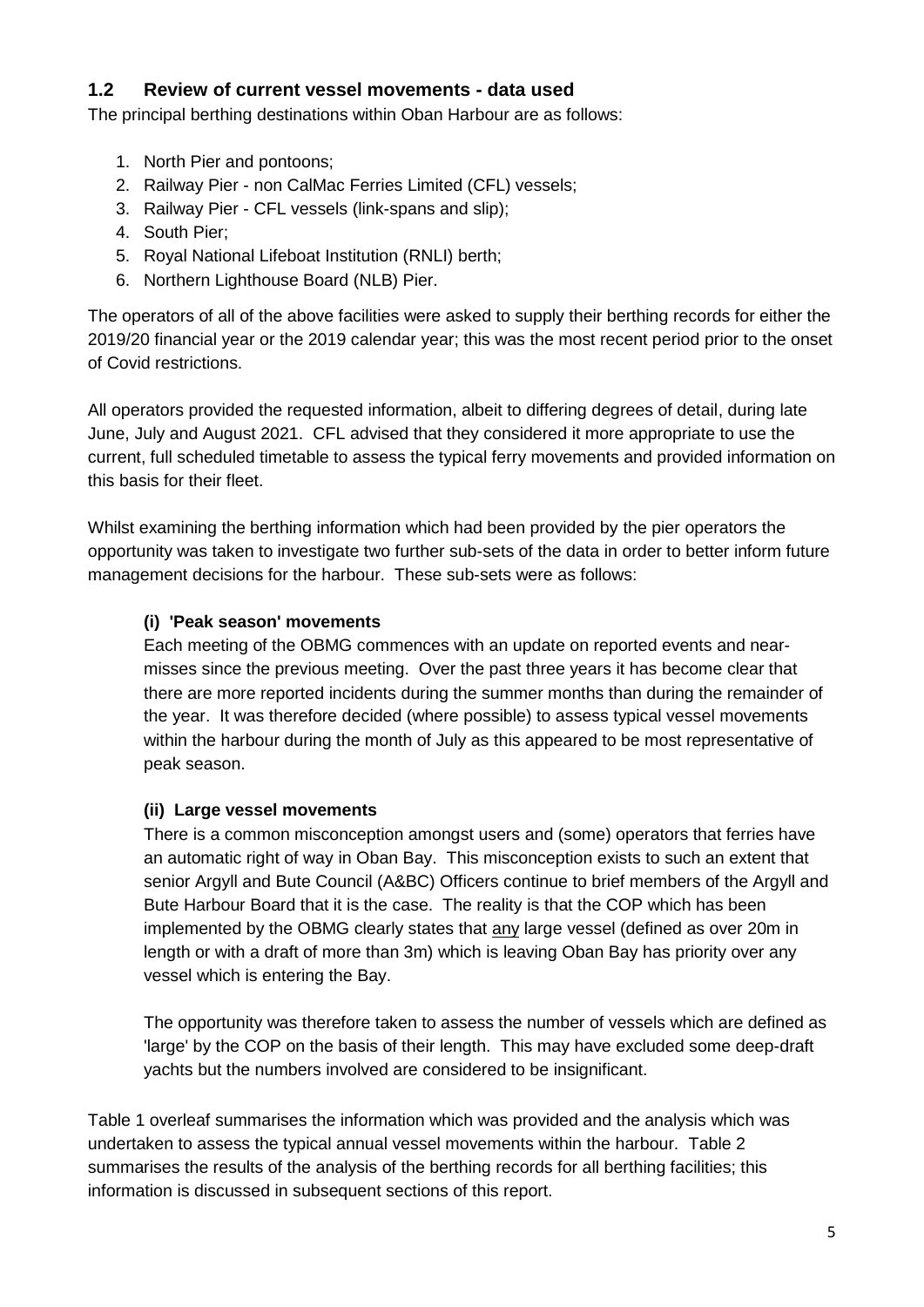#### **North Pier and Pontoons**

Individual berthing records were supplied for two vessels using the North Pier (Havgull and Loch Striven). All other vessels using the North Pier were listed on a single worksheet which included their Gross Tonnage but not their length (taken to be the length over all or LOA).

Monthly berthing records were supplied for the North Pier Pontoons. These included vessel name, number of nights and, in most cases, LOA.

Assumptions and decisions made for the assessment include:

- Allowance for multiple movements of individual vessels (Loch Striven, Havgull and the Kerrera ferry) have been included after discussions with their operator and the North Pier Harbour Master HM. No such allowance was made for other commercial vessels berthing at the North Pier;
- Although cruise ship launches often run continuously, a conservative value of 25 runs per day was used after discussions with the HM;
- Multiple berthing nights at the pontoons were corrected (ie reduced) to provide a more accurate assessment of vessel movements. For private (leisure) vessels a single return transit of the harbour was assumed, even though some visiting boats are known to make day-sails out of the harbour. For commercial vessels such as dive-charter vessels allowance was made for day-sails returning to the harbour;
- Vessel movements between the pier/pontoon and their moorings within the harbour were excluded from the assessment;
- The LOA for all vessels using the North Pier Pontoons were established to allow the identification of all vessels >20m LOA;
- So far as vessels using the North Pier itself were concerned, preliminary investigations quickly demonstrated that the vast majority of vessels using the pier are >20m LOA. As no LOA data were included for these vessels a conservative estimate of 80% of visiting vessels was therefore used.

#### **Railway Pier (non CFL vessels)**

The information provided by CFL was a redacted berthing record which showed the vessel category, LOA and registered GT.

This dataset was somewhat difficult to work with as the row numbers indicated up to 1,895 vessels berthing at the pier over the year whereas the data suggested that the actual number was closer to 690,of which 555 were the same trip vessel visiting multiple times each day during the summer season. A 'mid-range' value of 1,290 visits was therefore used for the assessment. Until such time as greater certainty is established for these data they should therefore be regarded as provisional.

#### **Railway Pier (CFL vessels)**

The annual ferry information was provided by CFL as a direct answer to a direct question. This included number of vessels berthing at the pier and the total GT of vessels visiting the harbour over the year. All vessels are >20m LOA. In order to establish the July sub-set the ferry timetable was used to quantify specific vessel movements for that month.

#### **South Pier**

The operators of the South Pier provided two figures for vessel berthing over the course of the year - all vessels <20m LOA and all vessels >20m LOA. In the absence of any seasonal/monthly data the totals were therefore divided by 12 and rounded down to give an estimate for July.

#### **RNLI berth**

A number of requests were made to the RNLI for annual launches and vessel movements in 2019. RNLI HQ provided the total number of launches/call-outs for the year but no information was provided relating to other vessel movements such as training exercises etc.

#### **NLB Pier**

The NLB provided a detailed breakdown of all vessels berthing at their pier, including vessel name, purpose of visit, number of nights berthed and GT. As names had been provided it was possible to establish the LOA for all of the vessels.

**Table 1** Summary of berthing information used to assess vessel movements for Oban Harbour, and an outline of the steps that were taken for the analysis.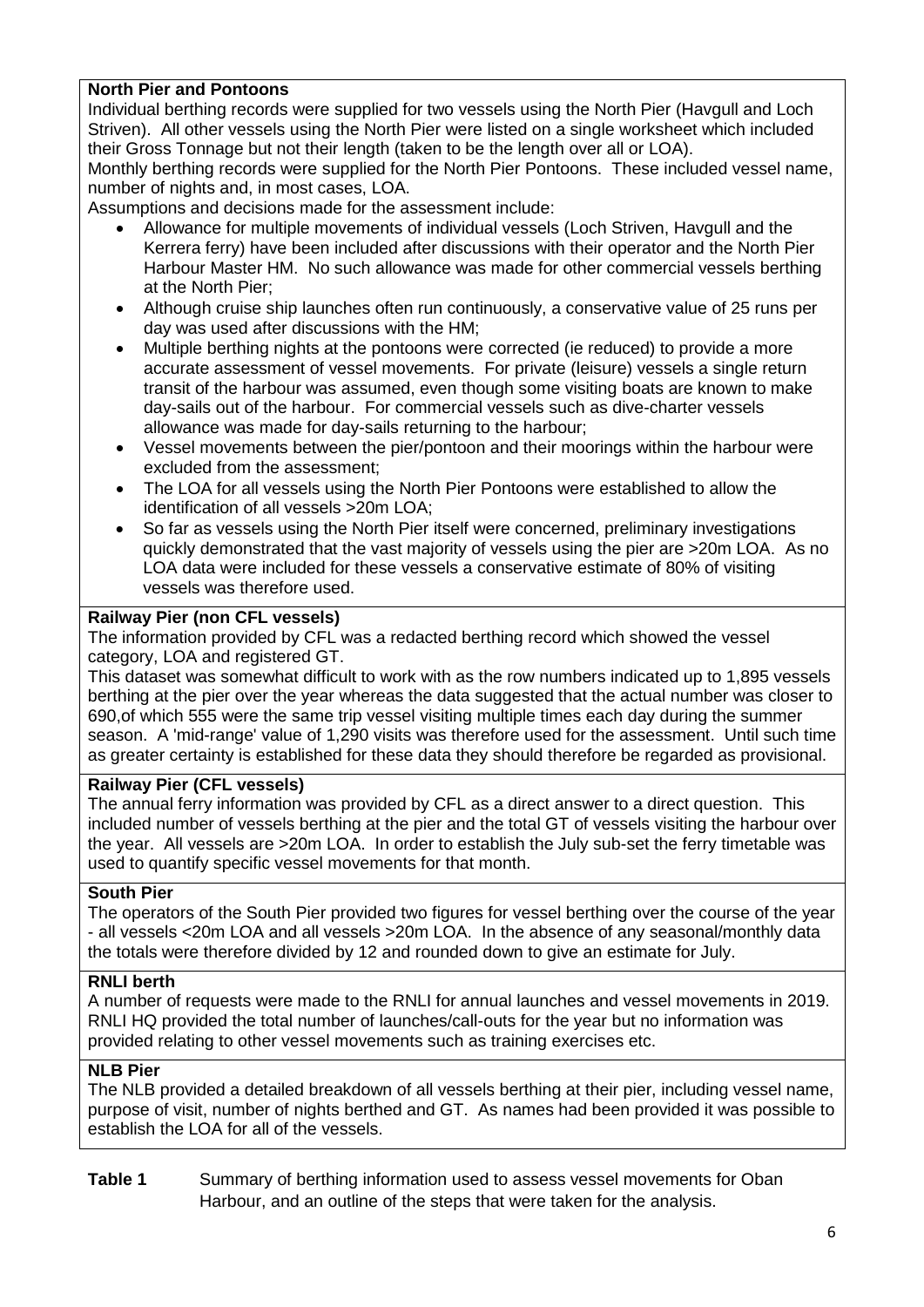| <b>Facility</b>                     | Year   | July  | >20m   |
|-------------------------------------|--------|-------|--------|
| North Pier and Pontoons             | 17,022 | 2,788 | 3,234  |
| Railway Pier (non CFL) <sup>*</sup> | 2,580  | 176   | 24     |
| <b>Railway Pier CFL ferries</b>     | 10,076 | 990   | 10,076 |
| South Pier                          | 2,250  | 190   | 1,366  |
| <b>RNLI</b> berth                   | 142    | 12    | 0      |
| <b>NLB Pier</b>                     | 302    | 22    | 302    |
| <b>Total</b>                        | 32,372 | 4,178 | 15,002 |

**Table 2** Summary of vessel movements within Oban Harbour during 2019 based on the records provided by the operators of the different berthing facilities. At the request of CFL the figures relating to the ferries are based on their current post-Covid full scheduled timetables.

> \*As explained in Table 1, there is some uncertainty over the information for non CFL vessels using the Railway Pier so a mid-range value has been used.

## **1.3 Annual vessel movements**

Figure 2 below updates the information that was presented in Section 2.7 of the FAR report. In order to ensure consistency the information is presented as 'visits made' rather than vessel movements.



**Figure 2** Updated version of the figure presented in Section 2.7 of the FAR report which was published in 2014 showing vessel visits to each of the berthing facilities in Oban Harbour on an annual basis.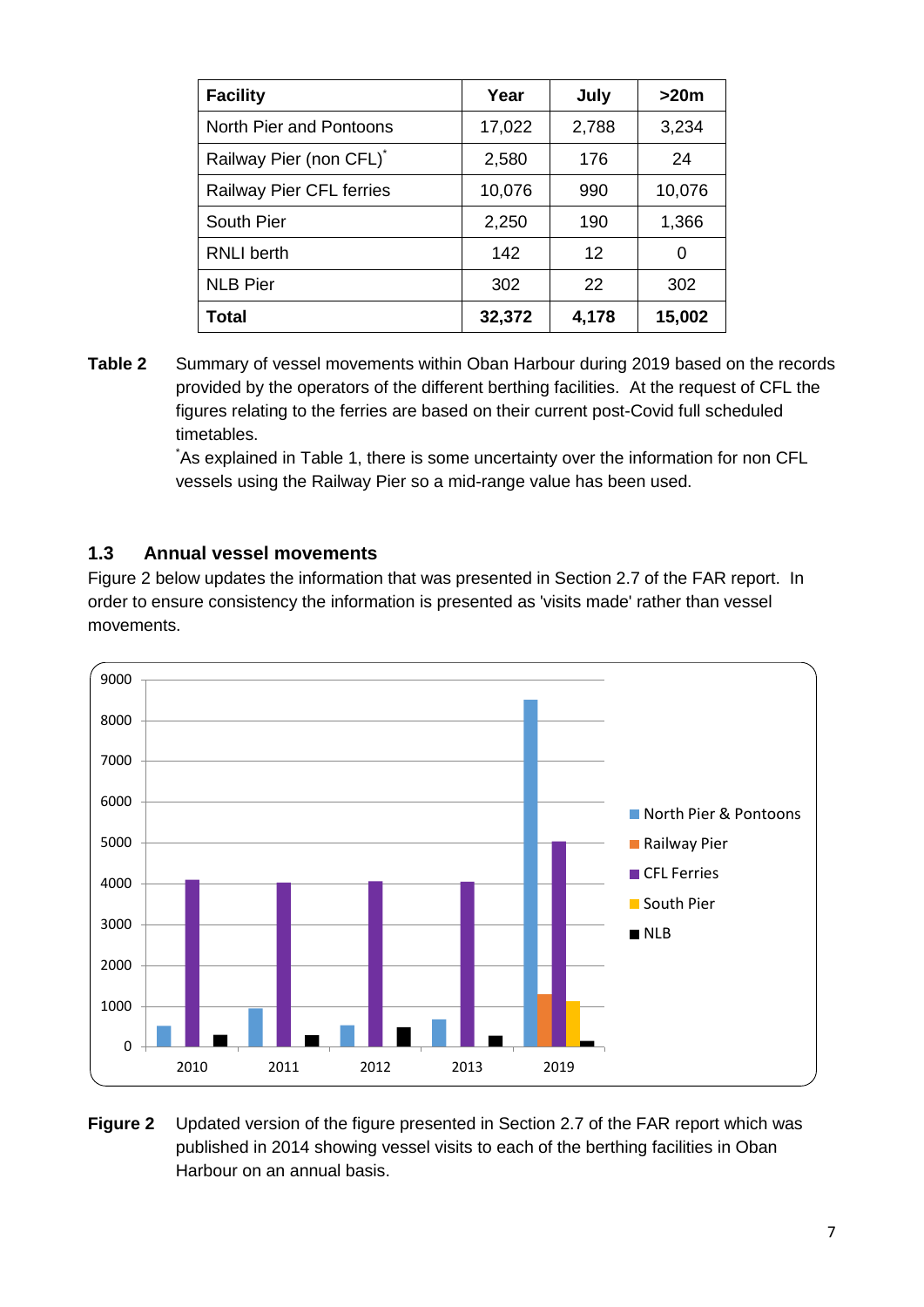The information presented in both Table 2 and Figure 2 illustrates the significant change in vessel traffic in Oban Harbour which took place between 2014 and 2019. Whilst the scheduled ferry traffic has increased by approximately 25% from circa 4,000 visits per year to just over 5,000, it is the North Pier and Pontoons which shows the most dramatic increase. Vessels visiting the facility have increased more than ten-fold from the FAR value of less than 700 to more than 8,500 per year. It is acknowledged that some of this increase is due to the inclusion of the Kerrera Marina ferry visits (approx 2,300 per year) but, even if these are discounted, the increase is still of the order of 900%.

Remembering that the purpose of this report is to inform and support proposals relating to the future management of Oban Harbour, Figure 3 shows the vessel movement information for 2019 that is contained in Table 2 presented graphically. It can be seen from this that the North Pier and Pontoons now account for more than 50% of vessel movements within Oban Harbour, whilst the scheduled CFL ferry traffic accounts for approximately 30% of vessel movements over the year. The non-CFL vessels visiting the Railway Pier and fishing vessels using the South Pier both account for around 8% of vessel movements, whilst the NLB Pier and RNLI berth together account for the remaining 1%.



**Figure 3** Annual vessel movements within Oban Harbour during 2019. The chart is based on the information presented in Table 2 which has, for each facility, been expressed as a percentage of total vessel movements in the harbour.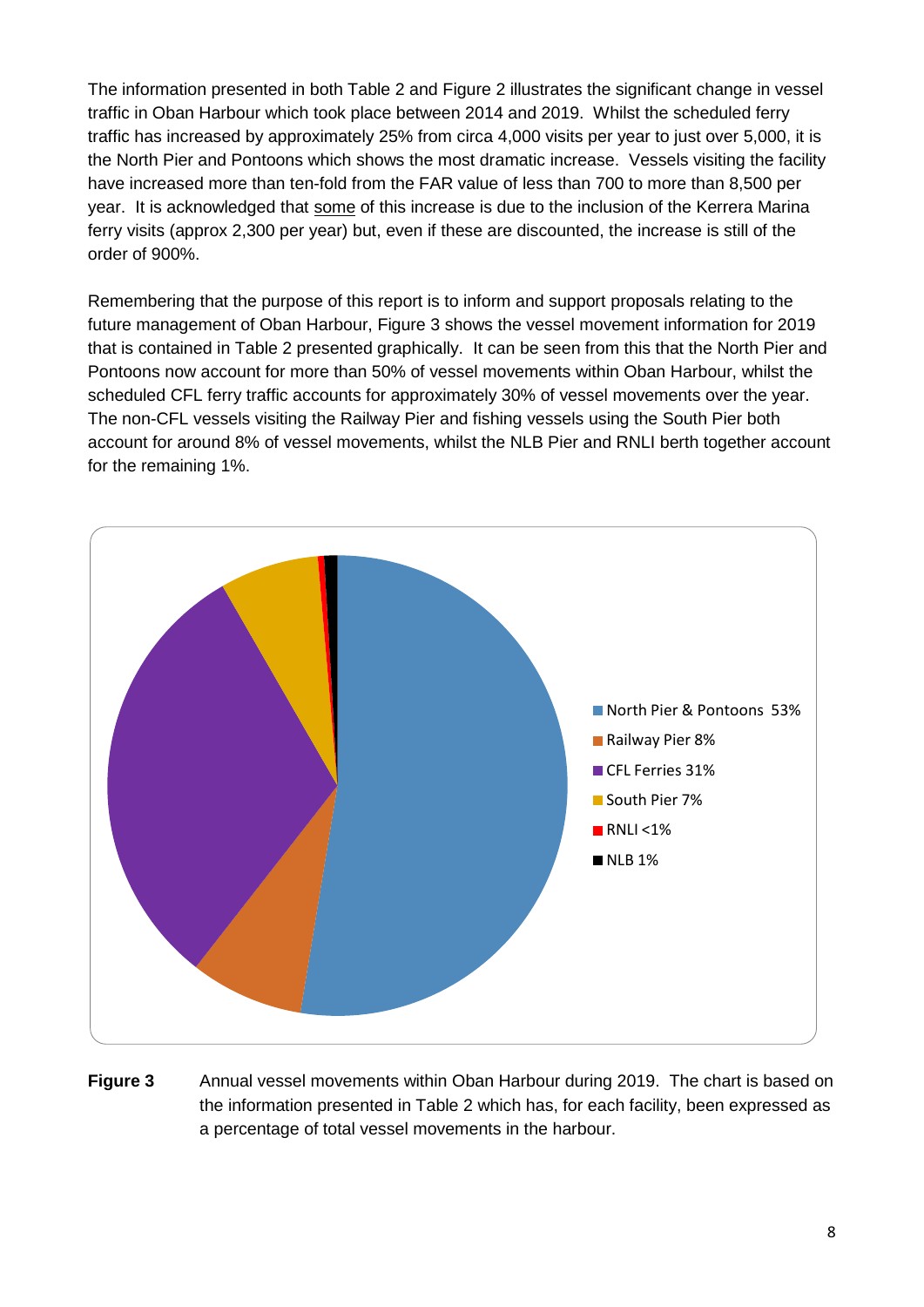#### **1.4 Peak season vessel movements**

No seasonal information exists for the vessel visits that were assessed in the FAR report. It is therefore only possible to consider the current (ie 2019) situation. The July 2019 information summarised in Table 2 is presented in graphical form in Figure 4 below:



**Figure 4** Vessel movements within Oban Harbour during the month of July 2019. The chart is based on the information presented in Table 2 which has, for each facility, been expressed as a percentage of total vessel movements in the harbour.

It can be seen from Figure 4 that the changes in patterns of vessel movements that have been observed on an annual basis are even more clearly demonstrated during the peak season months when both the North Pier and Pontoons are operating at close to full capacity. At this time of the year vessel movements to and from the facility account for more than two-thirds of the traffic within the harbour. It should perhaps be noted that the majority of this is unscheduled. The scheduled CFL ferry traffic is the second highest category, accounting for just under 25% of vessel movements.

## **1.5 Large vessel movements**

The data presented in Table 2 show that there are typically 15,000 large vessel movements within Oban Harbour each year., the majority of which (67%, approximately two thirds) are accounted for by the CFL ferries. Of the remaining structures the North Pier is the most significant destination, accounting for almost 22% of large vessel movements, whilst the South Pier and NLB Pier account for a further 9% and 2% respectively.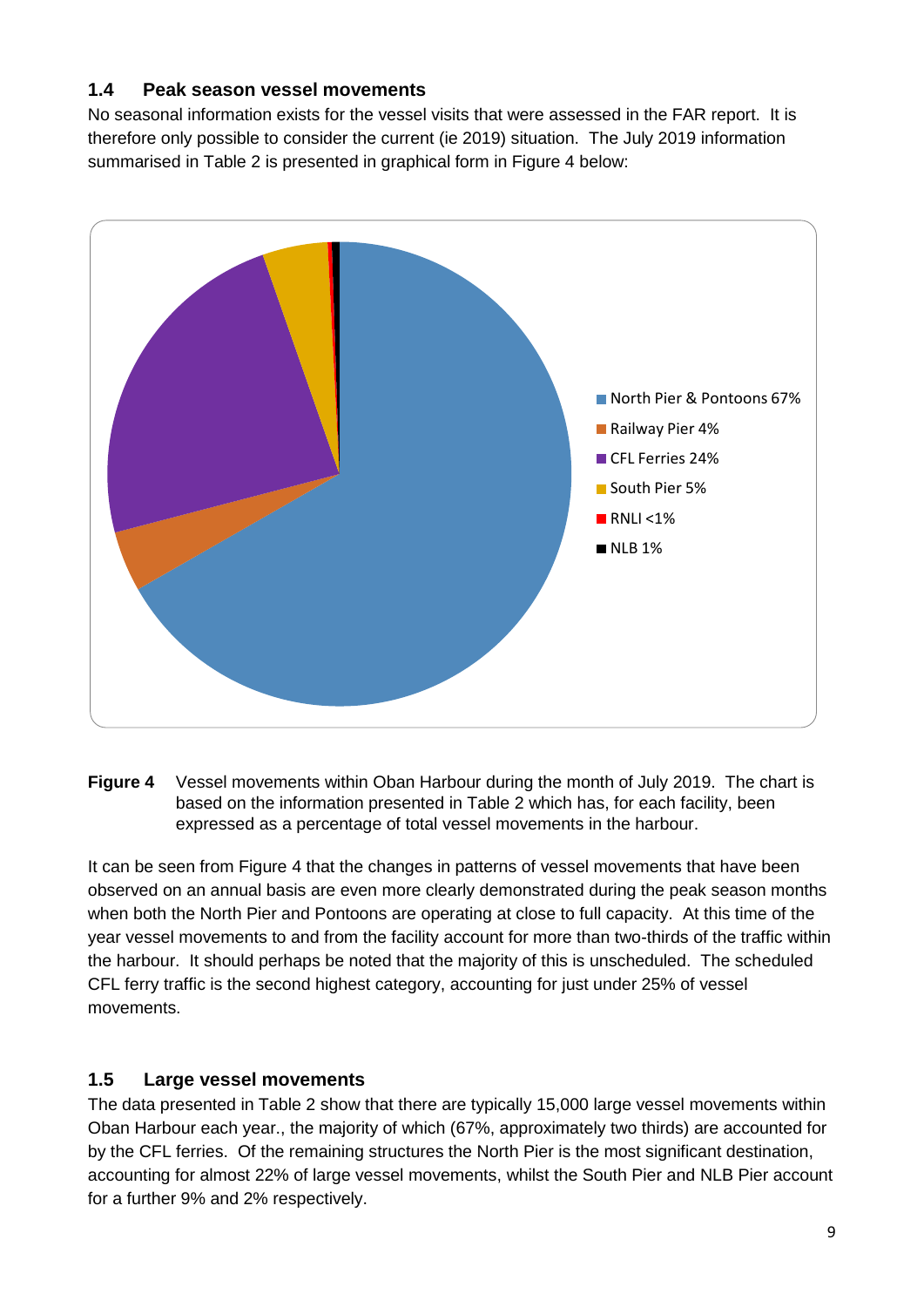### **1.6 Overview of findings**

It will come as no surprise to anyone who is familiar with Oban Harbour that there has been a significant change in the pattern of vessel movements in recent years, and that the most significant cause of this change has been the installation of the transit berthing facility at the North Pier However, the nature and magnitude of these changes is perhaps something of a surprise.

The 'headline' observations that arise from the assessment which has been summarised in this report include the following:

- 1. In the 5-year period between 2014 and 2019 there has been a three-fold increase in the number of vessels visiting the berthing facilities in Oban Harbour, with total vessel movements now exceeding 32,000 transits of the Harbour per year.
- 2. The most dramatic change in traffic patterns has been with regard to the North Pier and Pontoons. Total vessel movements to/from this facility have increased from less than 1,400 to more than 17,000 per year.
- 3. There has also been a significant increase (of circa 25%) in the number of CFL ferry transits of the Harbour, with a total of more than 10,000 movements now scheduled per year.
- 4. There is insufficient data available to allow a detailed assessment of whether or not there have been changes in vessel movements to the other berthing facilities within the Harbour.
- 5. Analysis of the records for one of the peak summer months confirms that the patterns which are visible on an annual scale are even more clearly defined during the peak season., reflecting both the popularity and seasonal pattern in the use of the North Pier Pontoons. More than two thirds of vessel movements within the Harbour are to or from the combined North Pier facility at this time, with the CFL ferry traffic accounting for a further 24%.
- 6. There are more than 15,000 'large vessel' movements in the harbour each year, as defined by the OBMG COP. Two thirds of these are the CFL ferries, with the majority of the remainder heading to or from the North Pier facility.
- 7. With reference to the misconception that the CFL ferries predominantly have right of way in Oban Bay: for every 100 ferries which enter Oban Bay there are 50 vessels which would have right of way should the timing of their departure coincide with the arrival of a ferry.

The above observations are all objective and are based on an extensive analysis of the berthing records which has been summarised in this report. However, it is perhaps a more subjective opinion which provides a more relevant conclusion:

The COP which has been implemented by the OBMG has undoubtedly played a significant part in mitigating the risk associated with the dramatic increase in use of Oban Harbour by all vessel types. However, and as the NRA's consistently demonstrate, the most significant risk still relates to an incident involving a small (typically leisure) vessel and a large passenger ferry. The location of the respective berthing destinations for both vessel types means that their paths have to cross within the harbour. The ferry movements are scheduled, predictable and undertaken by professionals who are both familiar with the local waters and answerable to others. The same does not apply to many of the smaller visiting vessels. It might therefore be appropriate to factor this in to any decision relating to the future management of vessels within the Harbour.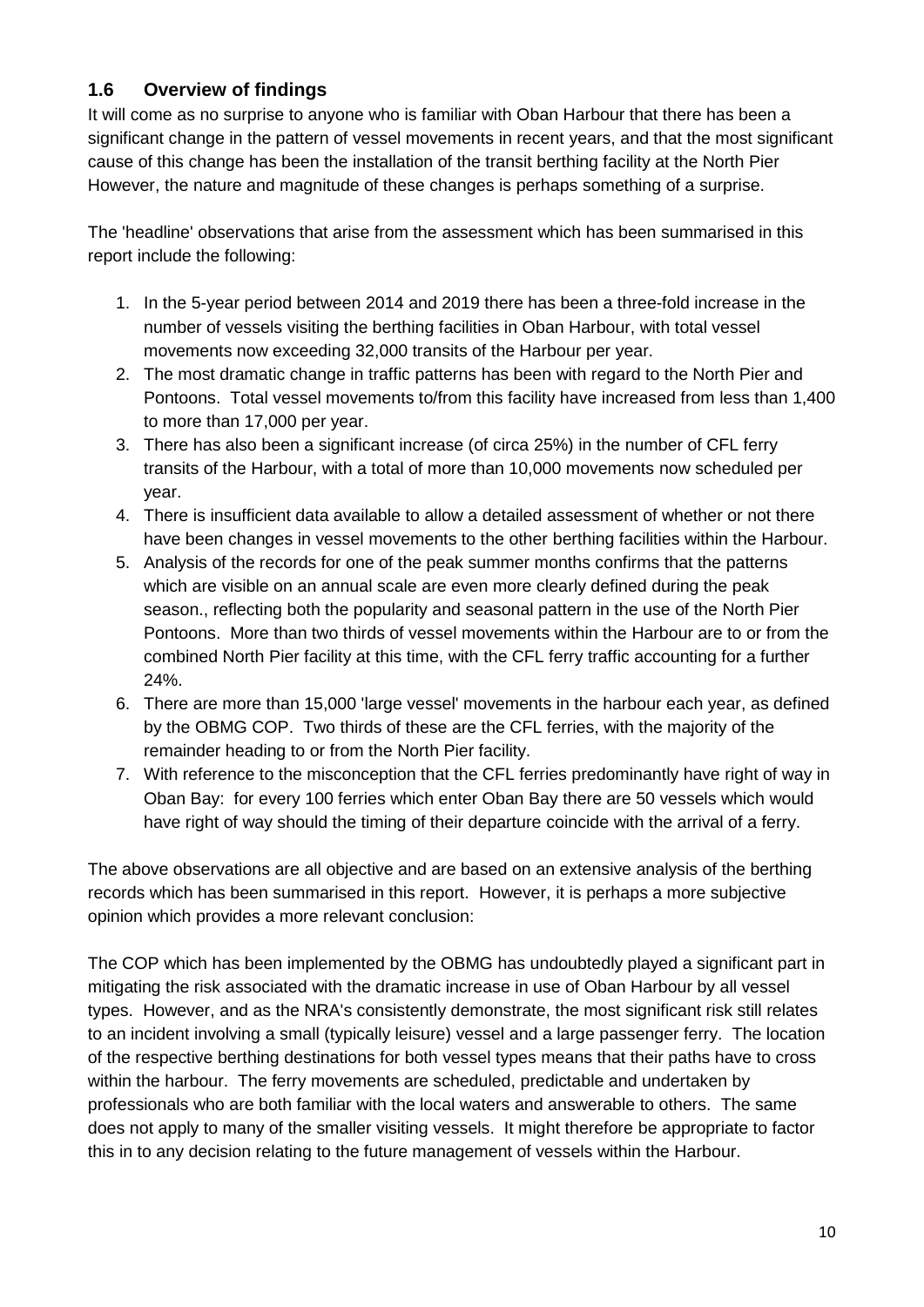# **2 Conservancy**

## **2.1 Introduction**

The driving force behind the formation of a Statutory Harbour Authority to manage the waters of Oban Bay and its Approaches has been the identified need to improve safety and reduce navigational risk within the Harbour. Proposals to address this were initially prepared by the OBMG in 2018, at which time it was stated that the additional costs associated with the operation of the new Harbour Authority would, where appropriate, be funded through a conservancy charge that would be levied on visiting commercial vessels. At that time the anticipated operational costs ranged between £250,000 and £800,000 per year depending on which option was followed.<sup>1</sup>

In February 2019 the Oban Bay Stakeholder Group (OBSG) completed a preliminary evaluation of the costs associated with running a 'wet' Trust Port (ie one which is responsible only for the outer waters of the Harbour) operating on a conservancy basis for Oban. This indicated that the estimated operational costs of the Trust Port were of the order of £325,000 per year. At that time it was shown that applying the 'flat rate' charging mechanism which had initially been proposed by CMAL (on behalf of the OBMG) resulted in a conservancy charge of 2 pence per GT being sufficient to cover the operational costs of the Trust Port. It was considered that this was both viable and reasonable, as required by Transport Scotland. The paper which summarised this initial evaluation is contained in Appendix A to this document.

At that time it was recognised that further work would be required to demonstrate the costs, income and overall financial viability of the Trust Port. This was due to significant uncertainties in both the projected income and expenditure, as well as the OBSG identifying that whilst the charging mechanism which had been brought over from the initial CMAL estimates was simple and straightforward, it was also relatively crude and potentially insensitive in that a small change in the conservancy charge would have a significant impact on the income raised, and that this change would be particularly noticeable for the CFL vessels. Consequently it was necessary to extend and update the evaluation as part of developing the business case for the Trust Port.

#### **2.2 Expenditure**

 $\overline{a}$ 

As the conservancy charge can only cover the costs specifically associated with the conservancy elements of the harbour operation it is necessary to evaluate the costs before considering the details of the charging mechanism.

On reviewing the preliminary evaluation that was completed in 2019 it was decided that the expenditure categories which were used at that time are still appropriate. Table 3 therefore contains an update to the anticipated expenditure costs that were presented in 2019. Significant changes include:

- Staffing costs updated to 2021 pay scale levels;
- Uplift in Port Maritime Safety Code (PMSC) costs to allow for audit and related services to be provided by ABPmer;
- Survey costs have been increased to allow for the larger harbour area;
- Office accommodation costs have been updated using information provided by A&BC;
- Allowance for a 10% contingency.

 $1$  The £250,000 CMAL estimate was subsequently increased to £300,000

<sup>&</sup>lt;sup>2</sup> Following that meeting the CalMac Harbour Manager has advised that the true cost of either A&BC or CMAL is likel $\psi$ 1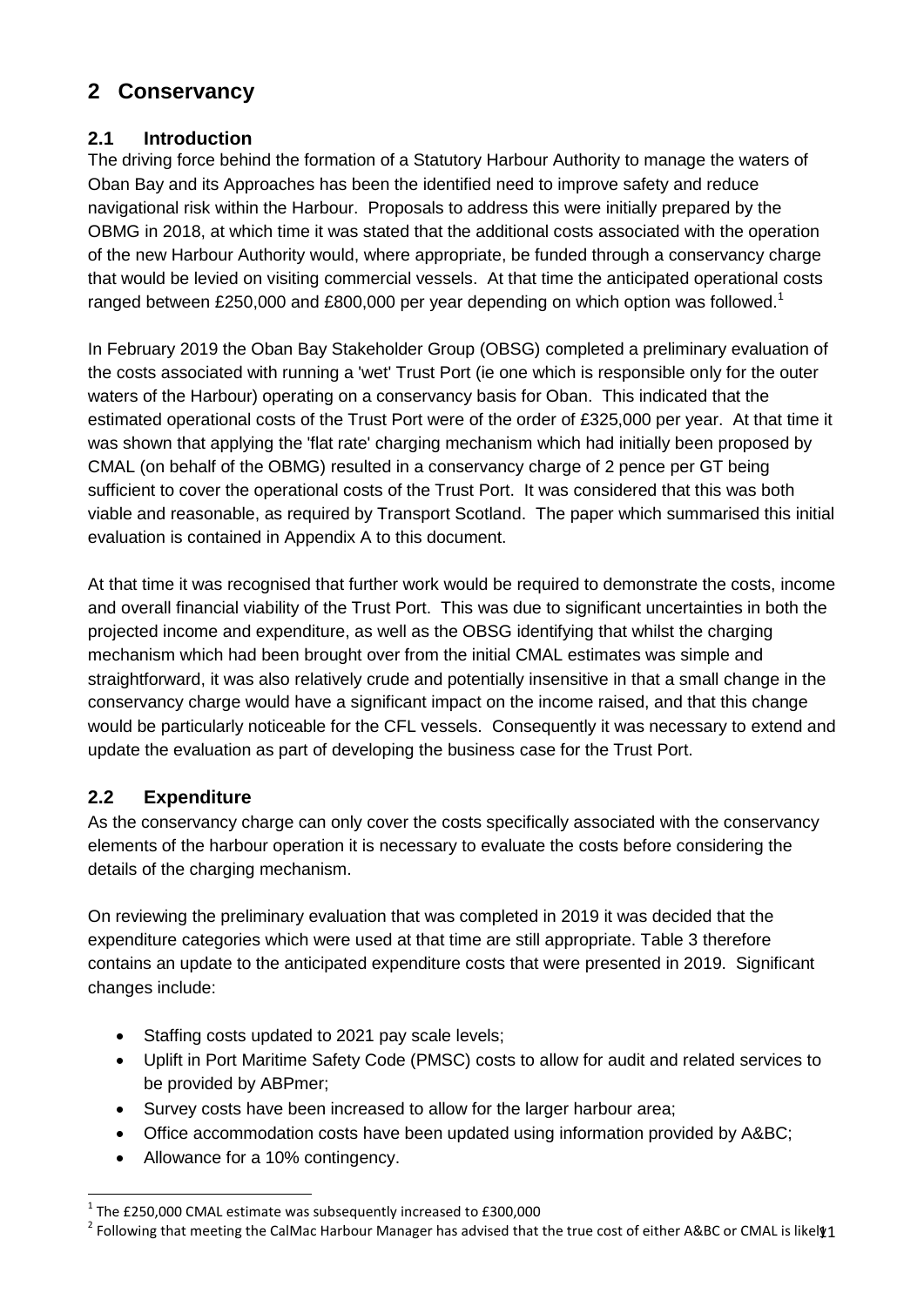## **Trust Port Conservancy Costs**

#### **Governance & personnel**

| <b>Board</b>                                 | Chair (£9k), Vice Chair (£6k) and 6<br>members (£3k each)                                            | £33,000  |          |
|----------------------------------------------|------------------------------------------------------------------------------------------------------|----------|----------|
| <b>Chief Executive</b><br>Officer (CEO)      | Initial budget allocation but subject to<br>further consideration                                    | £50,000  |          |
| Harbour/Local<br>Port Service<br>(LPS) Staff | One HM and two Assistant HM,<br>weighted to take account of<br>overtime/standby payments (2021rates) | £130,552 |          |
| <b>Admin Assistant</b>                       | One full time post (2021)                                                                            | £26,536  | £240,088 |

#### **Retained/professional services (many as contingency)**

| Legal                                            | As OBMG estimate                                                                                                                                                 | £10,000 |                     |
|--------------------------------------------------|------------------------------------------------------------------------------------------------------------------------------------------------------------------|---------|---------------------|
| Accountancy                                      | Based on similar organisations                                                                                                                                   | £5,000  |                     |
| Education/PR                                     | Increase on original OBMG estimate                                                                                                                               | £10,000 |                     |
| Investigation                                    | As OBMG estimate                                                                                                                                                 | £5,000  |                     |
| PMSC,<br>Health&Safety<br>and related<br>systems | Additional item to reflect ongoing<br>training, equipment needs and costs<br>associated with PMSC compliance and<br>audit (ABPmer)                               | £8,000  |                     |
| Environment<br>(OSCP)                            | As OBMG estimate, awaiting reply from<br>Briggs for Tier 2 response/standby                                                                                      | £4,000  |                     |
| Dredging                                         | As OBMG estimate but unlikely to be<br>required initially                                                                                                        | £2,000  |                     |
| Surveying                                        | OBMG x 3 to allow for larger harbour<br>area                                                                                                                     | £3,000  |                     |
| Security (PSA)                                   | As OBMG estimate                                                                                                                                                 | £5,000  | £52,000             |
| <b>Overheads</b>                                 |                                                                                                                                                                  |         |                     |
| <b>Utilities</b>                                 | Considered an overestimate, but also to<br>include part of the office running costs                                                                              | £10,000 |                     |
| Accommodation                                    | Based on A&BC rents for upstairs rooms                                                                                                                           | £9,700  |                     |
| Insurance                                        | Grossly underestimated in original<br>OBMG estimate, current figure based on<br>initial feedback from specialist broker but<br>currently awaiting further update | £26,000 | £45,700             |
| Sub-total<br>Contingency                         |                                                                                                                                                                  |         | £337,788<br>£33,779 |
|                                                  | <b>Total anticipated annual running cost - Trust Port</b>                                                                                                        |         | £371,567            |

**Table 3** Anticipated annual operational costs for a Trust Port operating solely on a conservancy basis, updated from the evaluation originally completed by the OBSG in February 2019.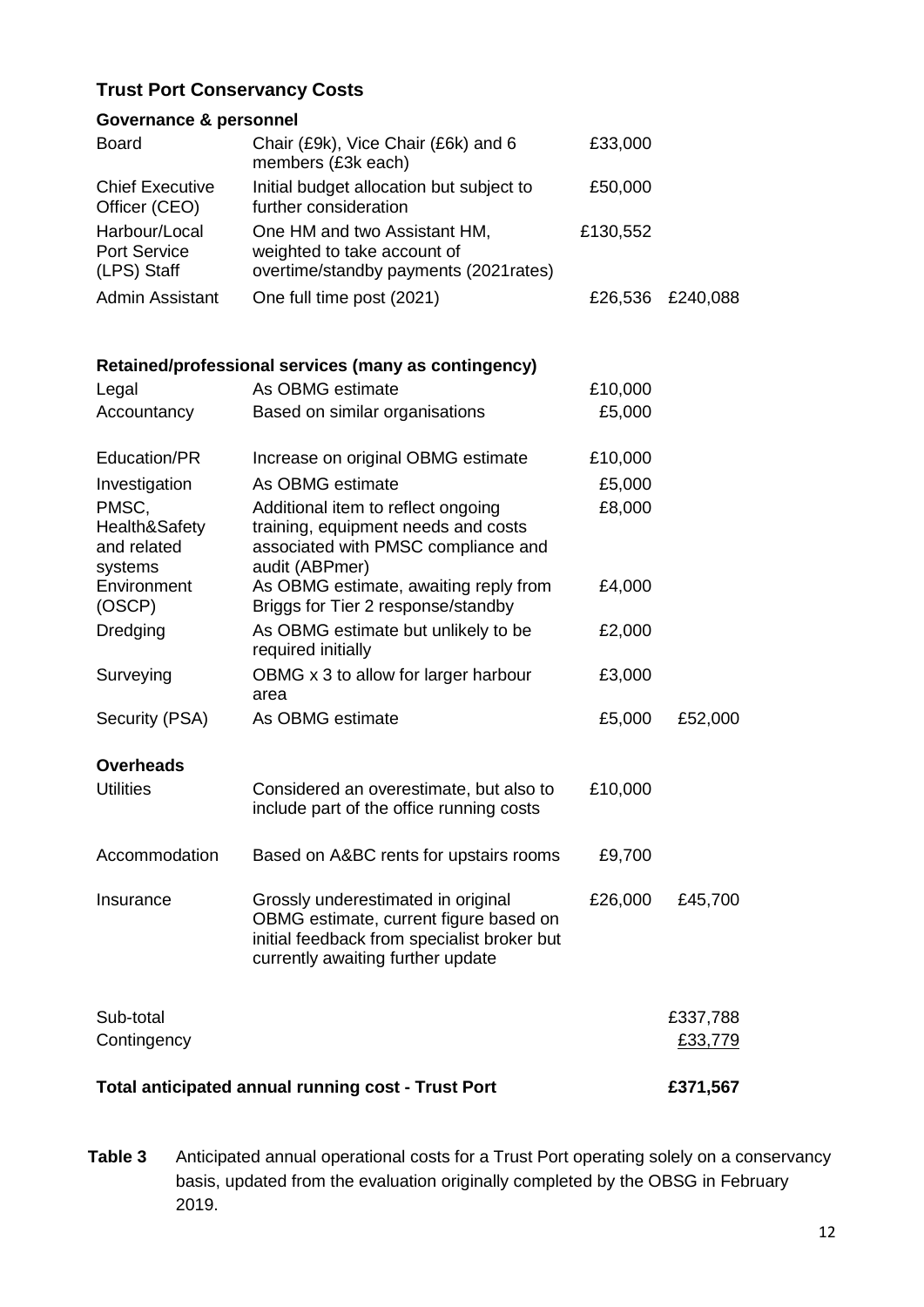The information presented in Table 3 is currently a work in progress and some figures have still to be further updated. These include:

- Finalising office rental figures if/when negotiations with A&BC have been completed;
- Updating the anticipated fees for Briggs Environmental (or similar) to provide a standby service for a Tier 2 OSCP response;
- Further estimates for insurance cover have been requested from companies affiliated to the British Ports Association.

Some of these anticipated revisions are likely to be an increase in costs whilst others may result in a decrease. Either way they should all fall within the 10% contingency which has been added to the baseline figure of £337,788. This baseline figure is very similar to the £325,000 value which was used in 2019, with the majority of the difference being accounted for by the uplift in staffing costs which account for approximately two thirds of the total operational costs.

On the basis of the information presented in Table 3 a figure of £371,567 was used as the total income which would need to be raised through the proposed conservancy charging mechanism.

#### **2.2 Conservancy Income**

Unlike the anticipated operational costs that could be attributed to the conservancy element of the harbour authority, on reviewing the OBSG preliminary evaluation it quickly became apparent that more significant changes were required to the proposed charging mechanism. The principal reason for this was that the original model which had been proposed by CMAL was based on a flat-rate charge per GT to all commercial vessels, yet the assessment of vessel numbers and sizes was, in some cases, significantly at odds with what had either been recorded or could potentially be achieved. It also became apparent that there was a degree of 'double counting' for some vessels, most notably cruise ships.

In order to evaluate potential charging mechanisms and income relating to conservancy fees it was therefore necessary to start by establishing a more accurate assessment of vessel movements in the harbour. The information contained in Section 1 of this report formed the basis for this, supplemented by extensive research relating to the GT of vessels which used the harbour but for which no tonnage data had been recorded. A number of inconsistencies in the recorded data were also identified and corrected. The only generalisation which was used related to the smallest category in terms of GT, ie commercial vessels using the North Pier Pontoon, for which a typical value of 60 GT per vessel was used. This gave a total GT of 31,260 which is consistent with the value of 29,500 GT which relates to small cruise ship timetabled movements which comprise the vast majority of vessels in this category.

The resultant 'best estimate' of vessels using the Harbour are summarised in Table 4 overleaf, from which it can be seen that the total annual GT for chargeable vessels is approximately 16.3 million GT of which all but 1 million relates to CFL ferry movements. The CFL total GT value is similar to that used for the initial CMAL evaluation (15.25 million GT compared to 15.16 million, a difference of just 0.6%). However, the total for the non-CFL vessels is significantly lower at 1.06 million GT compared to the previous estimate of 1.85 million GT, a reduction of almost 45%.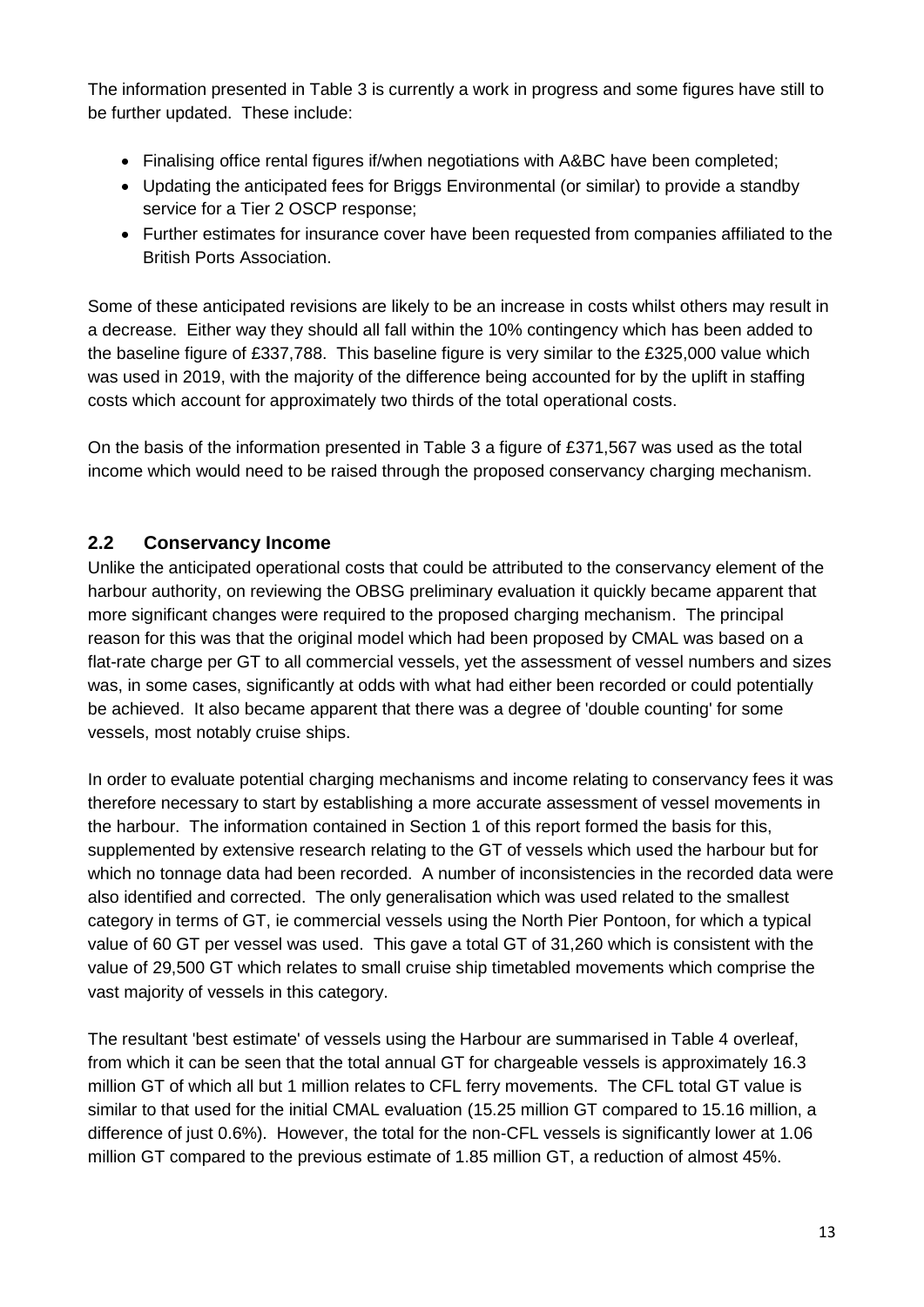| <b>Non CFL</b>              |                  |
|-----------------------------|------------------|
| <b>Facility</b>             | <b>Annual GT</b> |
| North Pier                  | 205,082          |
| N Pier Pontoons (1)         | 31,260           |
| S Pier                      | 100,450          |
| <b>NLB Pier</b>             | 186,189          |
| Cruise ships                | 490,730          |
| <b>Railway Pier</b>         | 41,628           |
| Sub-total                   | 1,055,339        |
|                             |                  |
| CFL                         |                  |
| Link-spans                  | 14,974,058       |
| <u>Lismore slip</u>         | <u>274,392</u>   |
| Sub-total                   | 15,248,450       |
| <b>Total GT for harbour</b> | 16,303,789       |

**Table 4** Total Gross Tonnage for chargeable commercial vessels visiting Oban Harbour in 2019, together with the corresponding values for the CFL ferries provided by CFL. Note (1) N Pier pontoons value is based on 'typical' GT of 60GT for vessels >20m LOA; this compares to 29,500 when calculated on the basis of small cruise ship timetabled movements which comprise the vast majority of vessels in this category.

The figures presented in Table 4 were therefore used to evaluate a number of different charging mechanisms for the conservancy charge.

The most fundamental change to the charging mechanisms which were evaluated for this assessment compared to those used for the evaluations which had previously been completed by the OBMG and the Oban Community Harbour Development Association (OCHDA) was the decision to dispense with the flat-rate charge to all vessels. Instead, it was decided that a variable rate structure would be used, primarily for the CFL vessels. The justification for this was three-fold:

- 1. It made allowance for the fact that a number of CFL vessels make multiple transits of the Harbour each day;
- 2. It allowed the perceived discrepancy between proportion of vessel movements relating to the CFL vessels (ie 24% in peak months, or 31% over the year) and the proportion of total GT accounted for by the CFL fleet (almost 95%) to be addressed;
- 3. It provides a more sensitive mechanism for future increases in the conservancy fee as and when necessary.

A simple mathematical model was created which allowed for different discounts to be applied to different vessel categories. After various permutations were tried it was confirmed that applying a variable discount to the CFL fleet, and a fixed discount to cruise ships, gave the most consistent and justifiable results. Multiple iterations of the model were therefore completed using this configuration. The conservancy charge was set at values of between 2 pence and 10 pence per GT, and discounts of between 40 and 90% were applied to the CFL vessels. (The upper limit of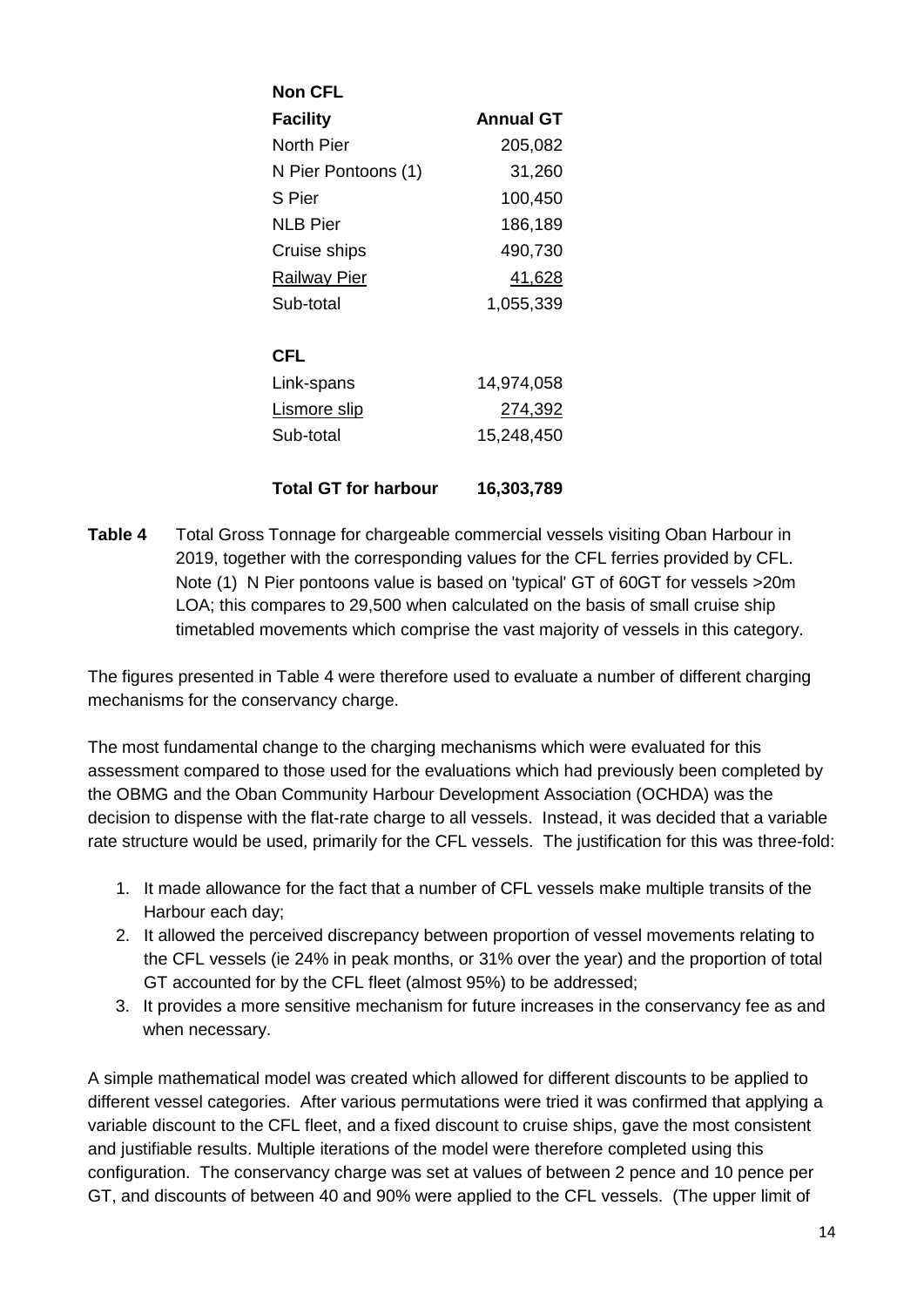the conservancy charge was set after discussions with a number of commercial operators who use the harbour.) A total of 187 different permutations were modelled.

The detailed model output is contained in Appendix B. Just four of the 187 different combinations result in an income which is within 1% of the anticipated annual operational costs for the Trust Port operating on a conservancy basis. These are summarised in Table 5 below:

| <b>Base</b><br>conservancy fee | <b>CFL Discount</b><br>(fee) | <b>Gross income</b> | <b>CFL total fee</b> | <b>Other vessels</b><br>total fee |
|--------------------------------|------------------------------|---------------------|----------------------|-----------------------------------|
| 4p/GT                          | 45% (2.2p)                   | £370,800            | £335,500             | £35,300                           |
| 6p/GT                          | 65% (2.1p)                   | £373,200            | £320,200             | £53,000                           |
| 8p/GT                          | 75% (2.0p)                   | £375,700            | £305,000             | £70,700                           |
| 9.5p/GT                        | 80% (1.9p)                   | £373,700            | £289,700             | £83.900                           |

**Table 5** Summary of the four different scenarios which produce a gross conservancy income that is within 1% of the anticipated annual operational costs for the Trust Port operating on a conservancy basis.

All income values have been rounded to the nearest £100.

For the purpose of this document it was decided to proceed using the combination of a base rate conservancy charge of 8 pence per GT to which a discount of 75% is applied to all CFL vessel movements. This means that the CFL vessels will be paying 2 pence per GT, the same value that was used for the 2019 evaluation.

The contribution from 'other' vessels which are charged at 8 pence per GT equates to just over £70,000, representing almost 20% of the total conservancy income compared to just 6% of the total Gross Tonnage.

In addition to achieving the stated aims of making allowance for the CFL vessel multiple visits to the harbour and addressing the balance of the Gross Tonnage figures, this approach to the conservancy charge also provides a more sensitive mechanism by which future price changes might be implemented. Using the 'flat-rate' model an increase of 0.5pence per GT would result in an increase of over £81,000, of which more than £76,000 would be paid by CFL. The proposed model would result in an increase of just over £23,000 for the same increase in the conservancy charge, of which CFL would pay approximately £19,000.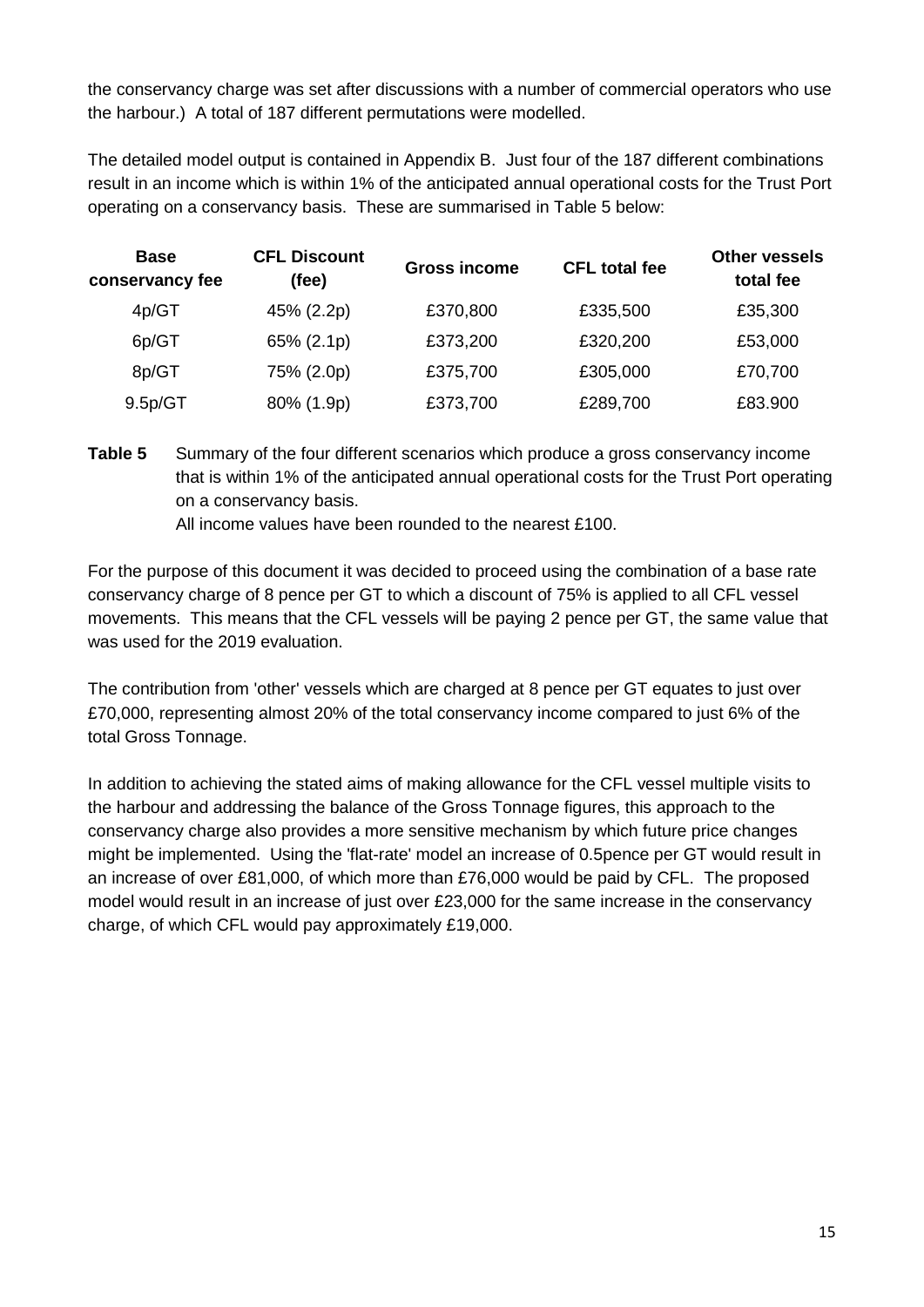# **3 Existing finances at the North Pier**

## **3.1 Introduction**

Whilst the previous sections of this report have reconfirmed that it is possible to operate a viable Trust Port solely on a conservancy basis there are a number of reasons why this is not the preferred option. Instead, the optimum solution, from a number of different perspectives, is a single Statutory Harbour Authority (SHA) for the waters of Oban Bay and its approaches with the CMAL owned harbour nested within it. This will be discussed further in the final section of this report.

To facilitate that discussion it is first necessary to consider the finances relating to existing operations at the North Pier and then the anticipated financial projections for a single SHA which is set up on a conservancy basis for the wider Harbour but also includes the addition of the North Pier facilities within its scope of operation. This section of the report therefore outlines the finances relating to the operations currently managed by A&BC at the North Pier.

## **3.2 Historic accounts**

Representatives from OCHDA and the OBSG first met with A&BC representatives in late 2019 to discuss the group of North Pier assets owned and operated by the Council (the North Pier itself, the North Pier Pontoons and the Harbour Building) and the finances which relate to these. At that meeting it became obvious that the assets were not the 'cash cow' that might be expected for such a significant part of the Council's marine portfolio. Instead, it appeared that whilst the facility sometimes operated at a profit, these profits could be outweighed by significant losses in other years which arose from expenditure related to repairs and infrastructure investment (excluding the pontoons themselves).

A significant amount of work has been undertaken by both OCHDA and the Council to try and establish an agreed position on the historical accounts and a representation of the financial position for the North Pier facility in a 'typical' year. Whilst differences in opinion still exist, an agreed position has now been reached. The historical accounts relating to this are summarised in Appendix C which includes the following:

- Appendix C.1 Summary accounts as prepared by the Council for the period 2010-2020 inclusive. The only changes between these figures and those which were formally lodged by the Council are (i) the removal of the income arising from the Ee-usk and Piazza buildings, and (ii) all of the values have been multiplied by -1 in order to present income as a positive value and expenditure as a negative one.
- Appendix C.2 Adjusted North Pier expenditure from 2014-15 to 2020-21 excluding capital costs These figures have been agreed between A&BC and OCHDA, and provide the most accurate representation of income and expenditure at the North Pier in recent years, albeit without allowance for the maintenance costs etc which Council Officers have advised are typically of the order of £40,000 per year for the Pier. The figures also exclude capital expenditure and income arising from the Ee-usk/Piazza buildings, and include two adjustments which OCHDA proposed to make the accounts more representative of typical annual expenditure.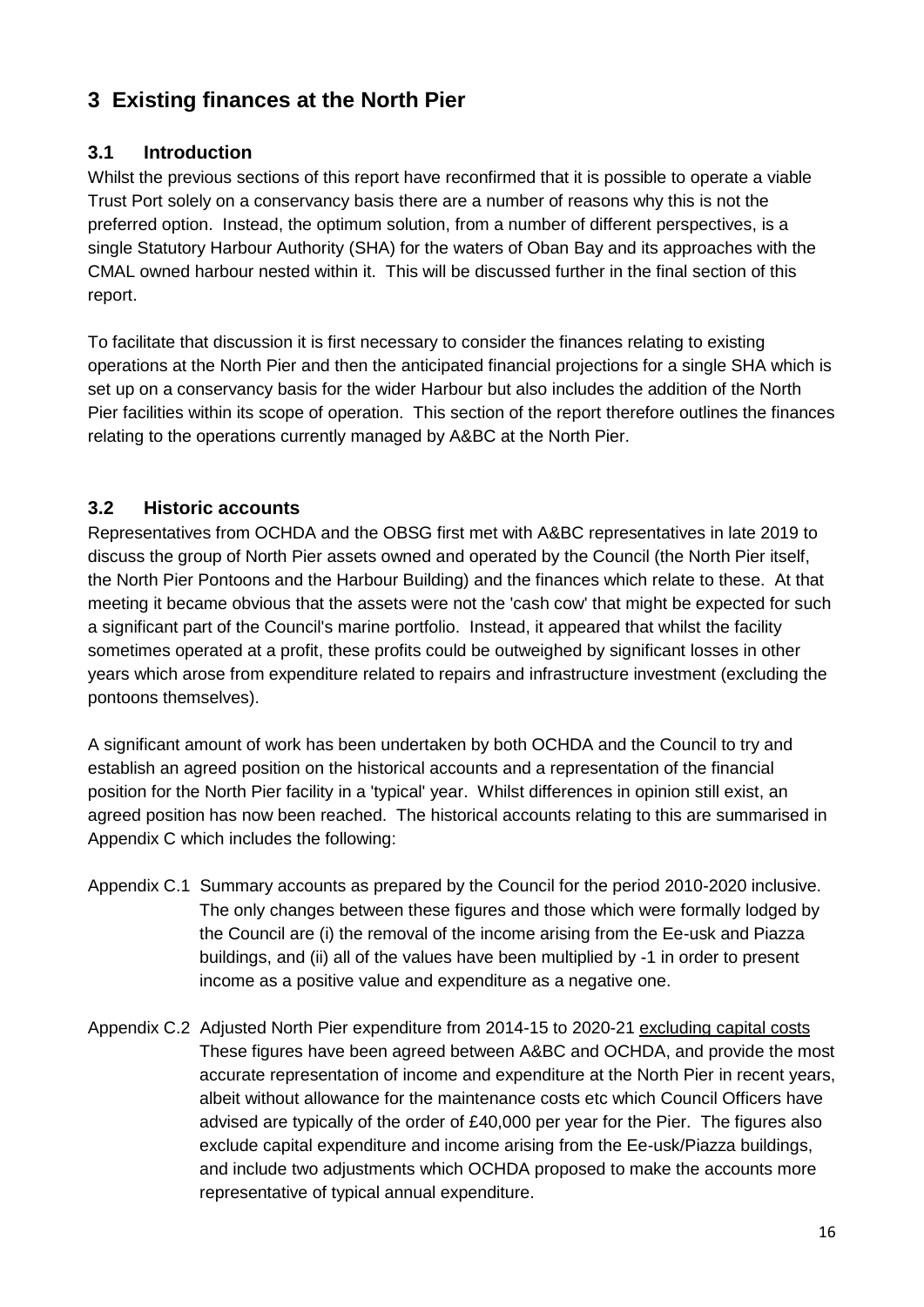## **3.3 Agreed position**

In order to enable the financial evaluations to be completed Council Officers provided an initial model that was representative of 'typical' expenditure and income at the North Pier facility. After initial email exchanges relating to this model, a meeting was held on the 7th July 2021 to try and reach an agreed position and understanding. During that meeting a number of points were clarified and a number of specific changes were agreed. These changes included the following:

- Staff costs were adjusted to include standby and overtime as paid over three previous years;
- 'Property Costs' for the pontoons were set at £29,000 per annum as per historic accounts;
- 'Property Costs' and 'Income' for the Harbour Building were corrected to be consistent with historic accounts and supporting statements.

Whilst the model which had been prepared by Council officers also included 'low' and 'high' income scenarios these were not discussed to any significant degree as there were a number of inconsistencies present which meant, for example, that the 'high income' scenario resulted in a lower net position than the typical scenario.

The model which was finally decided upon to represent a 'typical' financial year for the North Pier facility is shown in Table 6. Reference to the information contained in Appendix C shows that it is based on the maximum income generated at each of the three separate facilities, all from the financial year 2019-20. During this year the **actual** net position for the facility as recorded in the Council's accounts was a loss of more than £95,000 yet, primarily as a result of removing capital costs and related expenditure, the modelled net position is a surplus of £4,906 from a gross turnover of £340,000.

|                                | <b>North Pier</b> | <b>Pontoons</b> | <b>Harbour</b><br><b>Building</b> | <b>Total</b> |
|--------------------------------|-------------------|-----------------|-----------------------------------|--------------|
| <b>Employee Costs</b>          | £105,526          | £35,274         | 0                                 | £140,800     |
| <b>Property Costs</b>          | £27,000           | £29,000         | £12,793                           | £68,793      |
| <b>Supplies &amp; Services</b> | £5,000            | £2,000          | £1,500                            | £8,500       |
| Payments to 3rd Parties        | £40,000           | £25,000         | £1,000                            | £66,000      |
| <b>Support Service Charges</b> | £30,000           | £16,000         | £5,000                            | £51,000      |
| Total expenditure              | £207,526          | £107,274        | £20,293                           | £335,093     |
| Income                         | £190,000          | £132,000        | £18,000                           | £340,000     |
| <b>Net position</b>            | £17,526           | £24,726         | £2,293                            | £4,906       |

**Table 6** Overview of financial information for the existing North Pier service delivery model during a 'typical' financial year. This represents the agreed position between Argyll and Bute Council Officers and OCHDA and has been 'signed off' by the Council's Executive Director.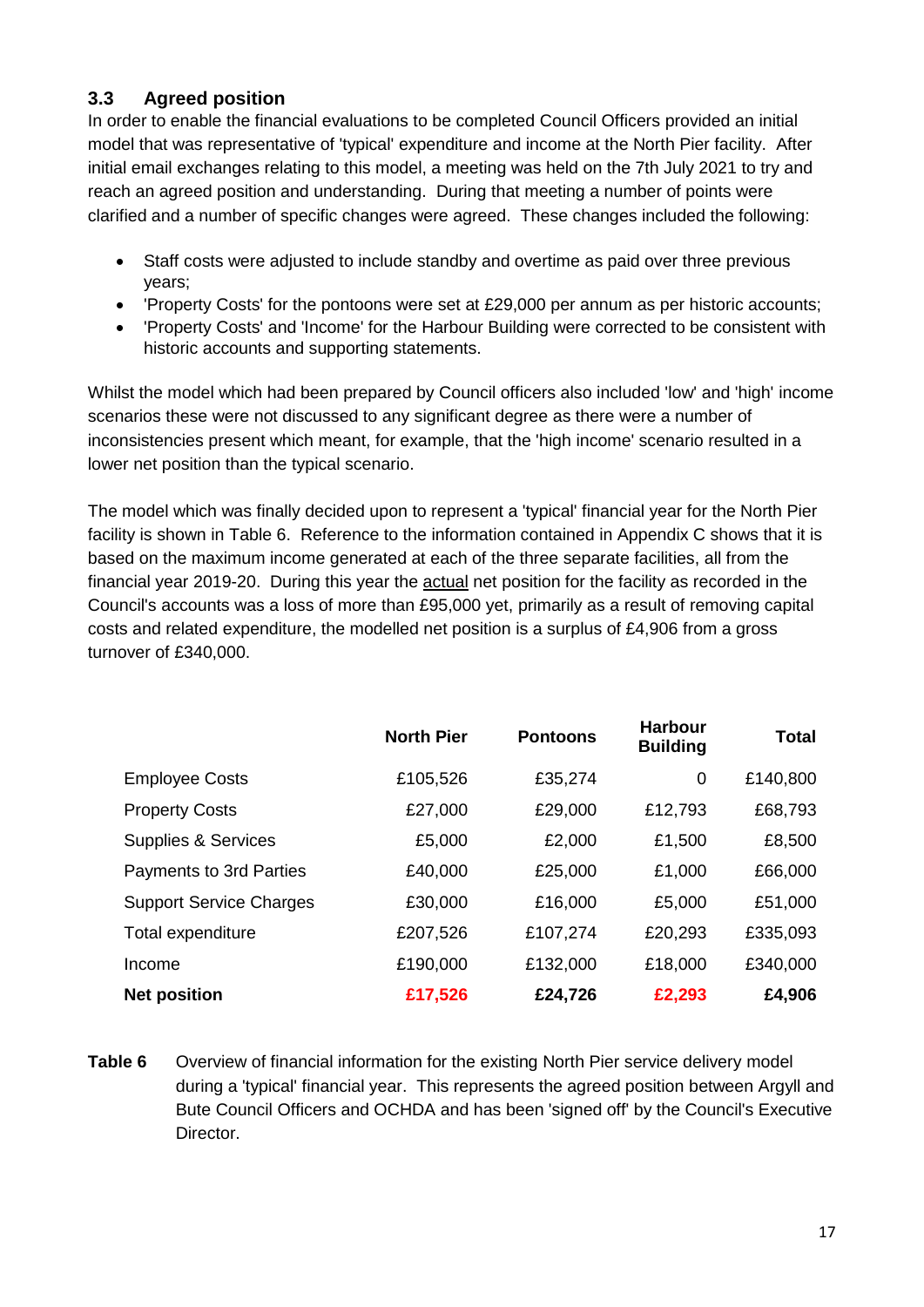# **4 Trust Port financial projections**

## **4.1 Introduction**

As explained in Section 3 of this Report, the final step of the evaluation of the Trust Port viability is to consider the financial projections for a single SHA which is set up on a conservancy basis for the wider harbour which also includes the addition of the North Pier facilities within its scope of operation.

At the time of writing this report A&BC has not yet indicated that it is prepared to commence discussions regarding possible lease arrangements for the three North Pier assets (ie pier, pontoons and harbour building offices). This means that not only is it not possible to generate accurate projections but also that care has to be taken to ensure that commercially sensitive information is not placed into the public domain. Accepting that to be the case, the following paragraphs have been prepared in good faith in order to try and keep the project moving forward.

Finally, and as with many aspects of this project, it should be remembered that the role of OCHDA is to facilitate the creation of a Trust Port for Oban. The final decision on all aspects relating to the actual operation of the Trust Port will be the responsibility of the Trust Port Harbour Board.

## **4.2 Assumptions made**

In preparing the financial projections the following assumptions have been made:

- Conservancy costs are as per Section 2 of this report and include an allowance for three additional full time posts (CEO, AHM and full time Administrator) and remuneration for 8 part time Board members. All existing staff positions will be retained.
- There is additional provision for an uplift to the CEO salary costs above those that have been included in the conservancy costs - this uplift has been set against the operations at the North Pier. This is because it has been recognised that whilst it is desirable to attract a candidate of sufficient calibre to take the Trust Port forward, this is not necessarily required to fulfil the conservancy obligations.
- It is envisaged that there may be a need for further staff support. This might, for example, relate to marketing, compliance and/or specific project support. The projected budget includes this and allows for the equivalent of one further FTE mid-way in cost between the Administrative Assistant and Assistant Harbour Master salaries. This budget may be used (for example) to commission consultancy support or employ additional staff on a part-time basis.
- It has been assumed that staff arrangements for the pontoon facility will initially be similar to those which currently exist. Feedback from stakeholders is that additional staff would be welcome from a customer's perspective, so the existing seasonal staff costs for the pontoon operation have been increased by 20% to accommodate this.
- The rental of the Harbour Building offices from A&BC will be at their full 'Business Case' rental figures. The office rental costs have been apportioned between the conservancy and operational elements of the evaluation.
- The Council will retain responsibility for the overhead and repair costs associated with the Harbour Building.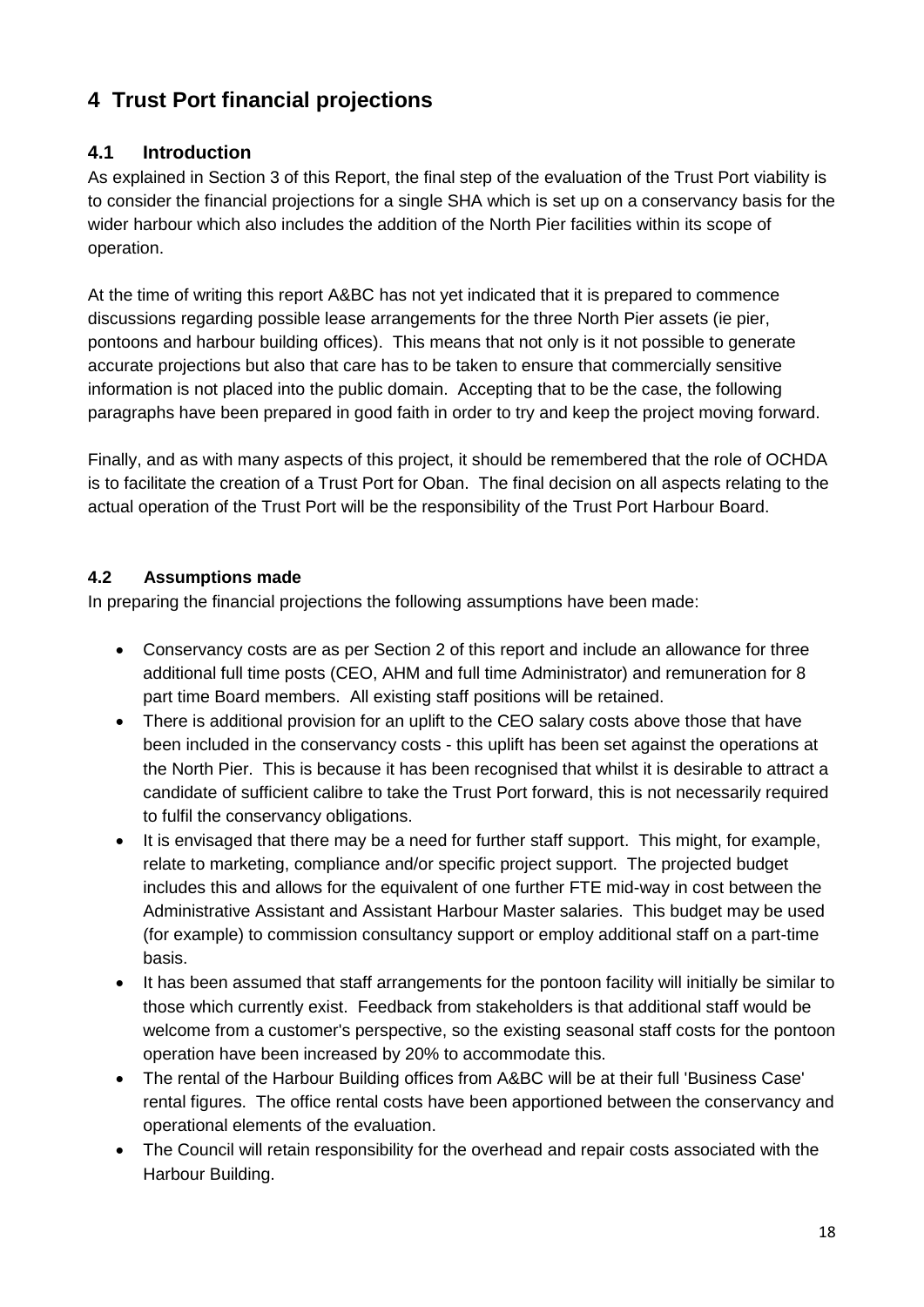Whilst acknowledging that discussions with A&BC over potential lease(s) and commercial arrangements have still to commence, it has been necessary to make a number of specific assumptions relating to these to enable an evaluation to be completed. These include:

- The Council will retain ownership of all of the assets.
- The North Pier seaward faces and pontoons will be leased on a commercial basis from the Council.
- The Trust Port will have responsibility for the operational and overhead costs of the North Pier and Pontoons.
- The 'property costs' element of the budget for the pier and pontoons includes rates and seabed lease payments (where applicable), refuse collection charges, utility charges and related expenditure as included in the overview for the current service delivery model set out in Section 3. This has been reduced by the nominal provision which has been set against the conservancy costs. A similar approach has been followed for 'supplies and services', recognising that there may also be economies of scale that can be realised.
- Rental payments for the pier and pontoons will be index-linked to current turnover figures (ie those as stated in the Council operating model and presented in Table 6), with appropriate uplift/reduction as market circumstances change (for example, as business/turnover increases over time or due to exceptional events such as Covid).
- Provision has been made for a 'revenue maintenance' budget for both the pier and pontoons; it has been assumed that 'revenue maintenance' will be for any repair or work below an agreed threshold.
- Provision has also been made for a 'Capital Fund' to be set up for future investment and/or capital repairs to infrastructure items at the North Pier. This fund will be managed by the Trust Port in consultation with the Council.

## **4.3 Projected income and expenditure**

The projected income and expenditure for the combined conservancy and North Pier Trust Port is summarised in Table 7 overleaf. This shows that a Trust Port operating on this basis is projected to have a gross turnover of £697,700 with the total anticipated annual expenditure being £650,300. This gives a projected operating surplus of £47,400, equivalent to approximately 7% of gross turnover.

Reference to Table 6 shows that the projected additional annual expenditure relating to the Trust Port taking on the operations at the North Pier (£278,700) is significantly less than the current expenditure total of £335,000. These savings come about as a result of combining the two operations. As well as helping to improve the viability of the Trust Port through enabling a sensible operating surplus, this also brings about the additional benefits of (i) creating additional employment, and (ii) being able to make a relatively generous provision for the budget associated with the North Pier and Pontoons (ie the rental, maintenance and capital fund).

It is acknowledged that additional work needs to be done with regard to different economic circumstances in order to test the robustness of the Trust Port viability. The reduction in marine traffic visiting the harbour due to the Covid pandemic offers a realistic 'worst-case' scenario to be assessed. However, and as already stated elsewhere, this work cannot be completed until further progress has been made with regard to negotiations with the A&BC.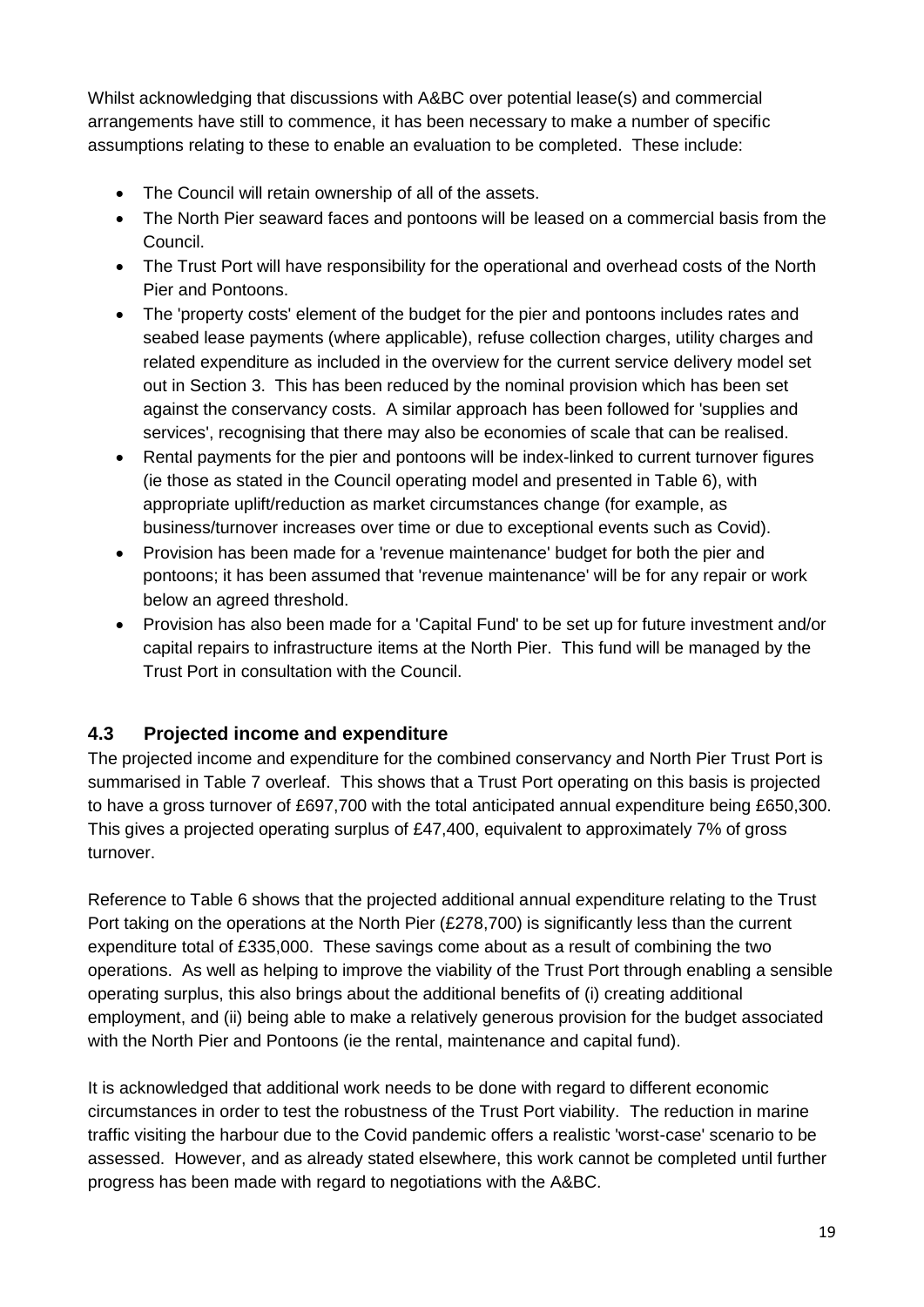| <b>Income</b>                                 |                                                                       |          |          |  |  |
|-----------------------------------------------|-----------------------------------------------------------------------|----------|----------|--|--|
| <b>Conservancy fees</b>                       |                                                                       |          |          |  |  |
| Non CFL Vessels                               |                                                                       | £70,700  |          |  |  |
| <b>CFL vessels</b>                            |                                                                       | £305,000 |          |  |  |
|                                               |                                                                       |          | £375,700 |  |  |
| <b>Berthing and associated charges</b>        |                                                                       |          |          |  |  |
| North Pier                                    |                                                                       | £190,000 |          |  |  |
| <b>North Pier Pontoons</b>                    |                                                                       | £132,000 |          |  |  |
|                                               |                                                                       |          | £322,000 |  |  |
| <b>Total projected income</b>                 |                                                                       |          | £697,700 |  |  |
| <b>Expenditure</b>                            |                                                                       |          |          |  |  |
| <b>Conservancy expenditure as per Table 3</b> |                                                                       |          | £371,600 |  |  |
| <b>Additional items</b>                       | <b>North Pier and pontoons</b>                                        |          |          |  |  |
| <b>Overhead</b>                               |                                                                       |          |          |  |  |
| Office rental                                 | Based on A&BC Business Case                                           | £4,200   |          |  |  |
| <b>Property costs</b>                         | Based on historic figures less Trust Port costs                       | £32,000  |          |  |  |
| Supplies and services                         | Based on historic figures less Trust Port costs                       | £3,000   |          |  |  |
|                                               |                                                                       |          | £39,200  |  |  |
| <b>Staff</b>                                  |                                                                       |          |          |  |  |
| CEO uplift                                    | In addition to Trust Port element                                     | £20,000  |          |  |  |
| Pontoon/pier ops                              | Existing budget plus 20%<br>Based on mid-way between AHM and Admin    | £42,300  |          |  |  |
| <b>Additional FTE</b>                         | Assistant at 2021 rates                                               | £31,900  |          |  |  |
|                                               |                                                                       |          | £94,200  |  |  |
| <b>Pier and pontoons</b>                      |                                                                       |          |          |  |  |
|                                               | Revenue maintenance for pier and                                      |          |          |  |  |
| Total provisional<br>budget figure to allow   | pontoons<br>Capital fund contribution for investment<br>$\bullet$     |          |          |  |  |
| for three separate                            | and/or capital repairs                                                |          |          |  |  |
| provisions as listed                          | Rental payment to Council for North Pier<br>$\bullet$<br>and Pontoons |          | £120,000 |  |  |
| <b>Contingency</b>                            | Set at 10% of additional costs                                        |          | £25,300  |  |  |
|                                               | Total additional expenditure relating to North Pier and Pontoons      |          |          |  |  |
|                                               | Total anticipated expenditure for conservancy, pier and pontoons      |          | £650,300 |  |  |
| <b>Projected operating surplus</b>            |                                                                       |          | £47,400  |  |  |

**Table 7** Summary income and expenditure projections for the proposed Trust port operating on the basis of both conservancy for the wider harbour and managing the facilities at the North Pier and Pontoons. All figures have been expressed to the nearest £100. *The figures presented in italics are provisional and subject to negotiation.*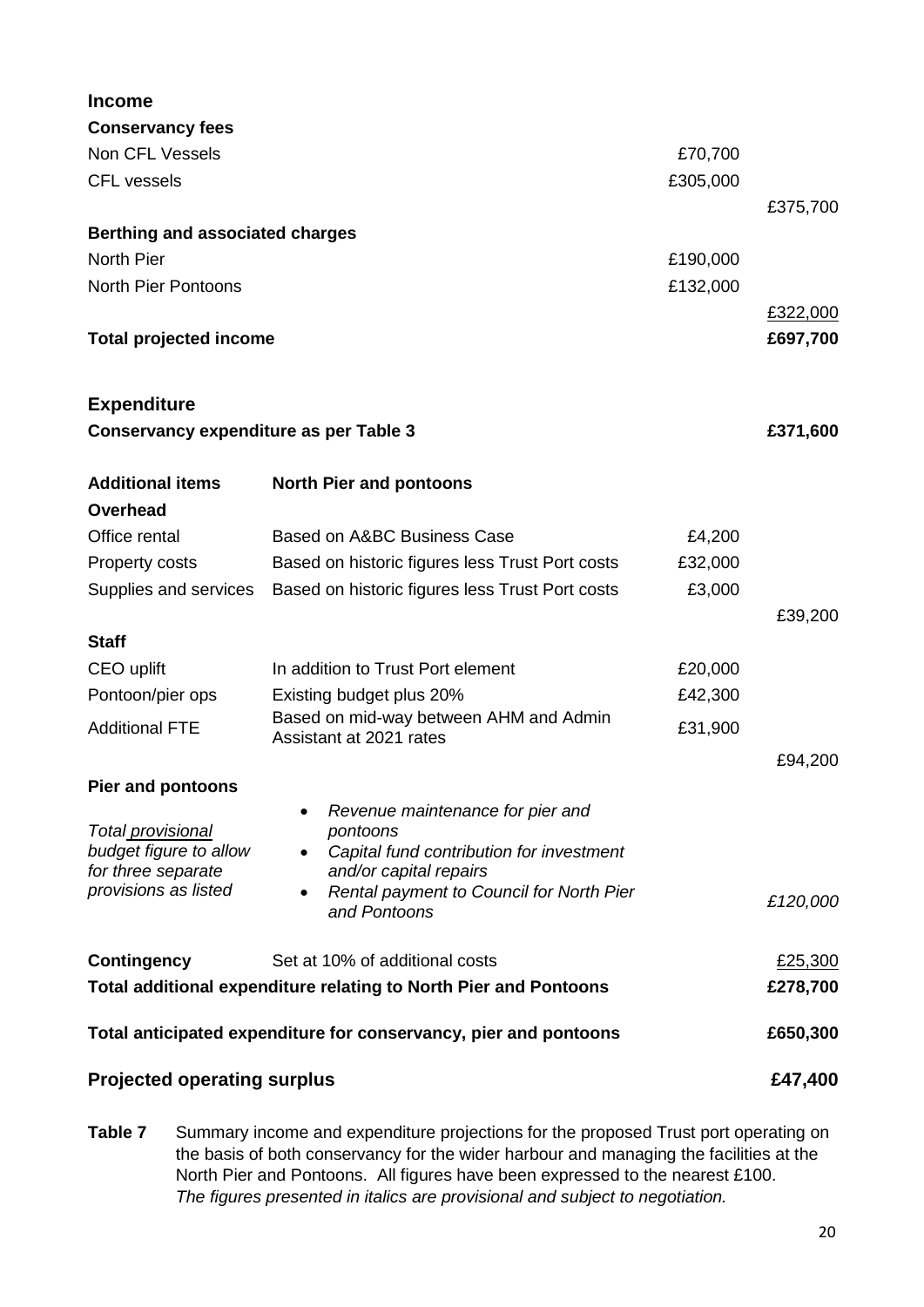# **5 Further considerations**

When starting work on this report it was intended that it would simply address some of the questions which had initially been asked by A&BC and then more recently by the OBMG. However, as the berthing figures began to be collated and evaluated it quickly became apparent that Oban Harbour operates in a very different way to that which existed as recently as 2014.

The changes listed in section 1.6 of this report relate not only to the three-fold increase in vessel movements within the harbour but also a fundamental shift in the type of vessel using it. Whilst the CFL fleet still accounts for the vast majority of 'tonnage' it is no longer the modal user, nor is the Railway Pier the most frequently visited berth. Instead, the North Pier and Pontoons are now the busiest destination in the Harbour, and vessels visiting this facility account for the vast majority of the 32,000 vessel transits each year. The changes are even more significant during the peak summer months, the time when navigational risk has previously been assessed to be highest.

Whilst mentioning navigational risk, it should also be remembered that the information presented in this Report relates only to vessel movements within the Harbour itself, ie inside a line connecting the Dog Stone to the Brandystone. It does not take account of other vessel movements within Oban Bay. These include vessels moving to and from more than 150 private and commercial moorings, the visitor moorings at Cardingmill Bay, berth-holders and visitors to Oban Marina (Kerrera) and the dive centre at Gallanach together with vessels which are transiting through the Sound of Kerrera. The majority of these vessels will pass through the navigational 'pinch point' at the northern entrance to the Harbour enroute to the open sea.

The findings presented in section 1 of this Report serve to further emphasise the pressing need for a Statutory Harbour Authority to manage the waters of Oban Bay and its Approaches. However, they also suggest that previous perceptions, considerations and recommendations may need a 'reset'.

The recommendations that were previously made by the OBMG in 2018 relating to who should become the principal SHA for Oban were made following a review of the Harbour when it was operating under very different circumstances. At that time CFL were the principal user, accounting for approximately 80% of vessel movements. That is no longer the case. Instead, the scheduled ferry movements now account for between 25 and 30% of vessel movements. Whilst the ferry movements may still be significant, it could be argued that their management should be relatively straightforward. Approximately 80% of ferry transits relate to just two routes (Mull and Lismore) which have multiple crossings per day. The remaining routes (ie Colonsay, Coll/Tiree and Barra) typically have a single scheduled ferry for each route per day through the summer months.

In contrast to this, the predominantly unscheduled vessel movements to and from the North Pier facility account for between half and two-thirds of the Harbour traffic. Whilst some arrivals may be predictable (for example, the ferry from Oban Marina (Kerrera)) the vast majority are not. This is reflected in the fact that the pontoon berths at the North Pier are operated on a 'first come, first served' basis, meaning that Harbour staff can have little advance warning of vessel arrivals.

In addition to the number of vessel movements across the Harbour a further consideration is the familiarity of the various skippers with the local waters and procedures. It is not unreasonable to assume that the CFL officers on the bridge of the ferries have a sound understanding of the Harbour, the procedures which have to be followed and, not least, their intended destination.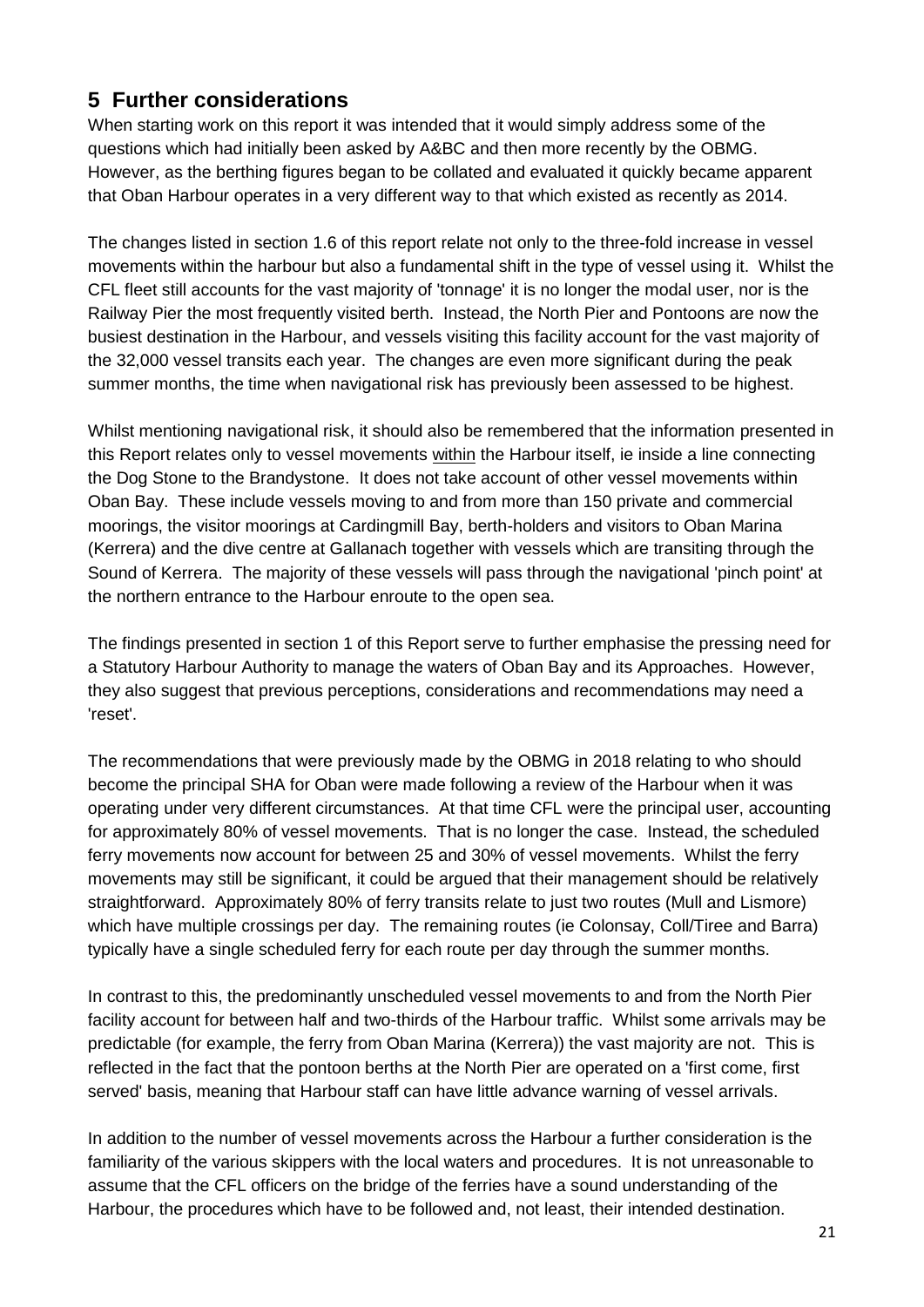Evidence suggests that this is not the case for vessels visiting (in particular) the North Pier Pontoons, many of which will be either first time or occasional visitors who might have insufficient knowledge of the waters and COP, not to mention knowing exactly where they are heading or if there will even be a berth available.

The distance between the North Entrance (immediately east of Rubh a' Cruidh) and the pontoon breakwater is less than half a mile. Even at a very conservative 4 knots it will take visiting vessels just a few minutes to travel this distance. Under such a situation it makes sense that the need for radio (or other) communication with the shore is minimised in order to allow the skipper and crew to concentrate on where they are going and avoiding other vessels, moorings etc.

The safest solution is therefore for the SHA to be the same entity that is responsible for managing the North Pier and Pontoons as this will allow visiting vessel's movements to be managed through a single point of contact via a single radio call.

Returning to the recommendation that was made by the OBMG in 2018, at that time the evaluation which had been used to inform the decision making process was based on the premise that a Trust Port was not deliverable. That is no longer the case. Instead, there is a formally constituted group who are working towards the development of a Trust Port for Oban. Funds have been raised to meet the legal costs associated with the preparation of the appropriate Harbour Revision Order, which is already in a draft form, and a fund-raising campaign is ready to be started once decisions relating to the future management of Oban Harbour and its Approaches have been made. The Trust Port is most certainly deliverable.

Table 8 overleaf shows the assessment of the Trust Port that was presented in the FAR in 2014 and updates this with a more accurate assessment of the current situation. In addition to the deliverability now being assured, there have also been changes in the 'buy-in' of the wider stakeholder group and the minimisation of the financial impact on port users - the latter in part through the combination of the conservancy function with the management of the North Pier facility.

The combined operational model has also helped to address the previous 'strong adverse impact' that related to A&BC and CMAL losing their statutory powers without compensation - CMAL will continue to retain their statutory powers, and the proposals described in section 4 of this Report ensure that the Council will receive compensation for the transfer of powers to the new Harbour Authority. Combining the two operations which, in isolation, only just break even for differing reasons, creates a facility which is able to generate a sensible operating surplus. Furthermore, the combined operational model not only increases the viability and sustainability of the Trust Port but also brings about significant financial benefits to the Council together with wider benefits to harbour users, Oban and the wider economy of Argyll and Bute.

The potential for the wider stakeholder benefit arising from the Trust Port is also of significant financial and strategic importance. Unlike any other operator, a Trust Port must reinvest any operating surplus into the harbour, rather than subsidising or promoting developments or activities elsewhere. This will encourage the development of a strategic plan for the development of Oban Harbour in collaboration with, for example, A&BC, CMAL, NLB, Transport Scotland and all stakeholders.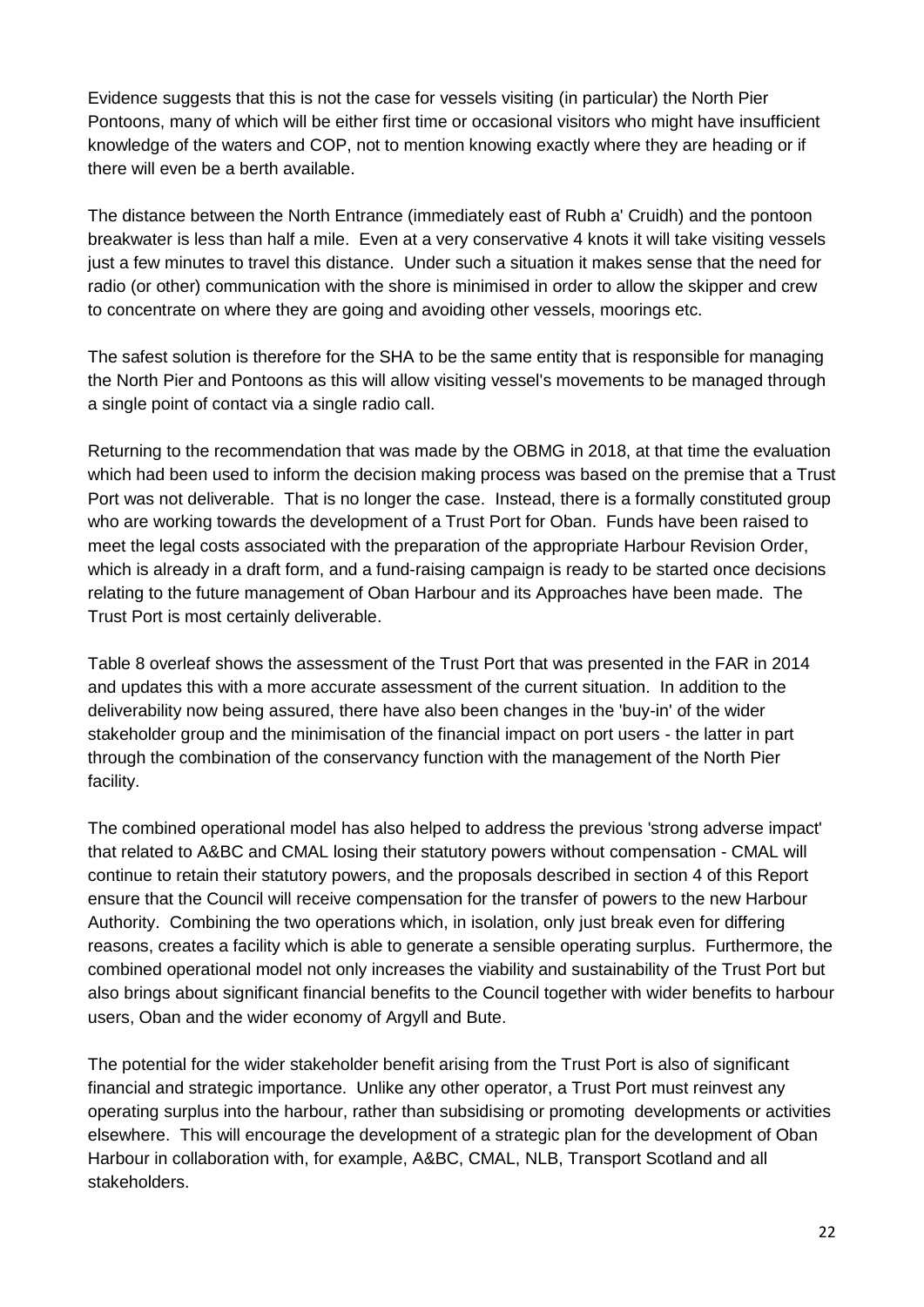It is believed that these benefits, together with the long awaited provision of an Authority which is prepared to take responsibility for the management of Oban Harbour, combine to make a compelling case for the implementation of a Trust Port for Oban which is based on the combined operational model.

|                                                             | 'Original' | Trust   |
|-------------------------------------------------------------|------------|---------|
|                                                             | Trust      | Port at |
|                                                             | Port       | N Pier  |
| <b>Objectives</b>                                           |            |         |
| To manage marine safety risk ALARP                          |            |         |
| To better inform/educate mariners                           |            |         |
| To safely/efficiently accommodate future aspirations        |            |         |
| To develop coordinated approach to management               |            |         |
| <b>Parameters</b>                                           |            |         |
| A&BC and/or CMAL lose statutory powers without compensation | <b>XX</b>  |         |
| Buy-in and participation of wider stakeholders              | X          |         |
| Minimising financial impact on port users/affordability/VFM | X          |         |
| CalMac Ferries to meet obligations                          |            |         |
| Deliverability                                              |            |         |



Strong positive impact

Positive impact

**X** Adverse impact

**X X** Strong adverse impact

**Table 8** Comparison of the evaluation of the original Trust Port option contained in the Fisher Associates 2014 Report with an updated evaluation of the proposal described in this report which is based on a combined operational model of both fulfilling the conservancy function and managing the North Pier facility.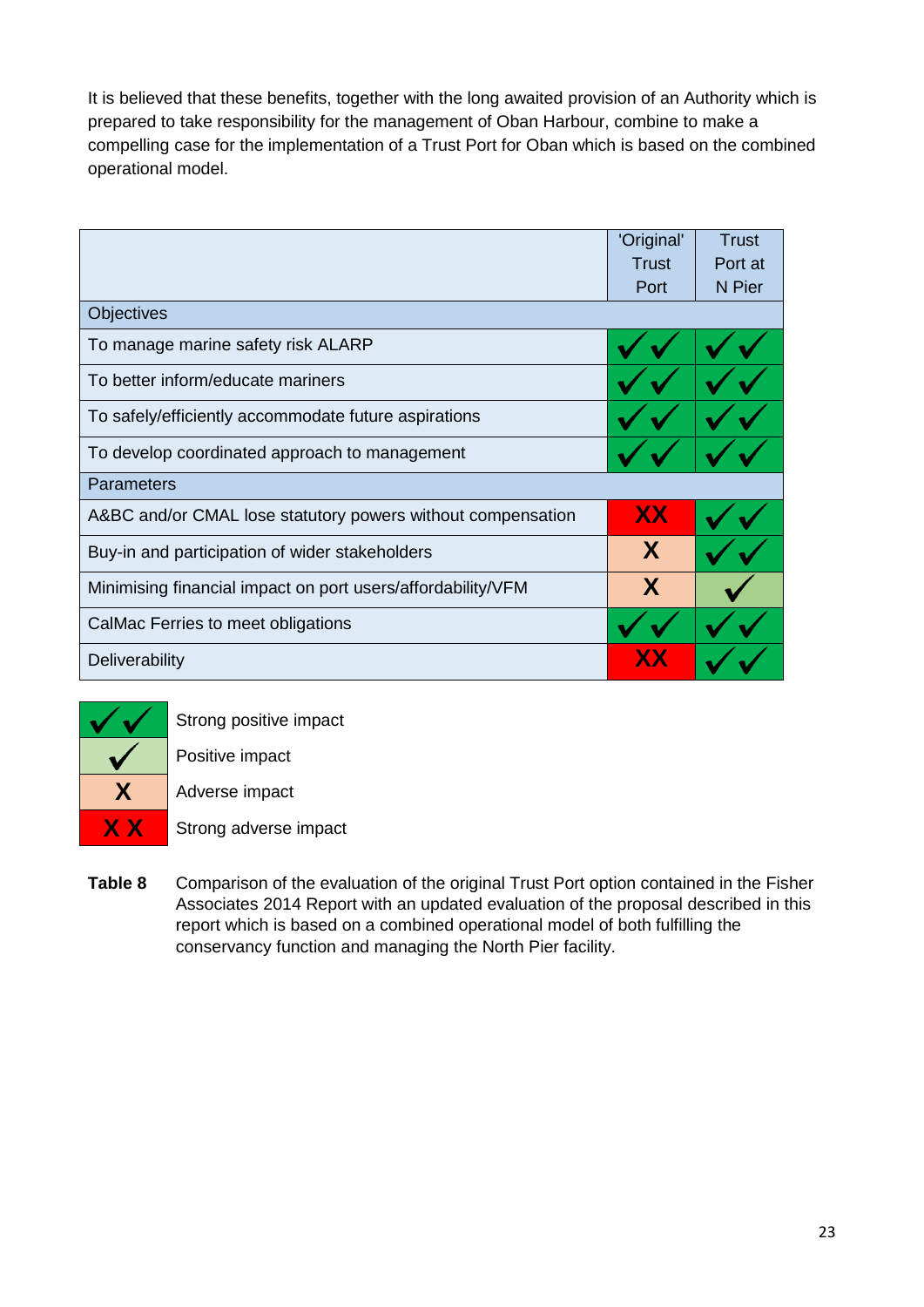# **Appendix A**

**Copy of OBSG Report prepared in February 2019 relating to an initial evaluation of the viability of a Trust Port**

# **Oban Bay Stakeholder Group**

## **Summary of evaluation of the running costs associated with a conservancy based Trust Port for Oban Bay and its approaches**

#### **Introduction**

In September 2018 the Oban Bay Management Group (OBMG) agreed to a request from Argyll and Bute Council to 'pause the process' of seeking a HRO for CMAL to become the SHA for the majority of Oban Bay and its approaches. This request was a consequence of the public response to the consultation process which had been carried out over preceding months. Itn Bay Stakeholder Group (OBSG) would undertake a more detailed evaluation of the costs associated with running a 'wet' Trust Port operating on a conservancy basis. This paper summarises the results of that evaluation thus far.

#### **Trust Port governance structure**

As part of the evaluation members of the OBSG Finance Working Group consulted with a wide range of ports and harbours in Scotland. Whilst initial focus was on Tobermory, it quickly became apparent that although the Tobermory 'model' was based on Community ownership and management it is in fact more closely aligned with that of a Private Port. Consequently, the model which was adopted for the evaluation was based on that used at Mallaig - one of the first Harbours to convert to a Modern Trust Port in 2012. The Governance structure which was used for the evaluation was as follows:

| Harbour Board          | Maximum of 8, all remunerated with Board Members receiving (2019/20)<br>£3,000 pa for attendance at a minimum of 6 meetings. Vice Chair to have<br>remuneration at 200% of Board Member, and Chair to receive 300%.       |
|------------------------|---------------------------------------------------------------------------------------------------------------------------------------------------------------------------------------------------------------------------|
| <b>Chief Executive</b> | Appointed by the Harbour Board, CEO to have overall responsibility for the<br>strategic and operational management of the Harbour. Executive post, ie<br>with a vote at Board meetings. T&Cs determined by Harbour Board. |
| <b>Harbour Master</b>  | Suitably qualified employee responsible for the day to day operation of the<br>Harbour, supported by                                                                                                                      |

*Two Assistant Harbour Masters* (also salaried and qualified) and

*Administrative assistant* employed on a full time basis.

Total costs (Salary, insurances and superannuation etc) for the HM, AHMs and Admin Assistant have been provided by A&BC to allow accurate costs to be used in the evaluation. With regard to the CEO a budget has been used as consideration may be given to applicants tendering for the post rather than merely replying to a job advert.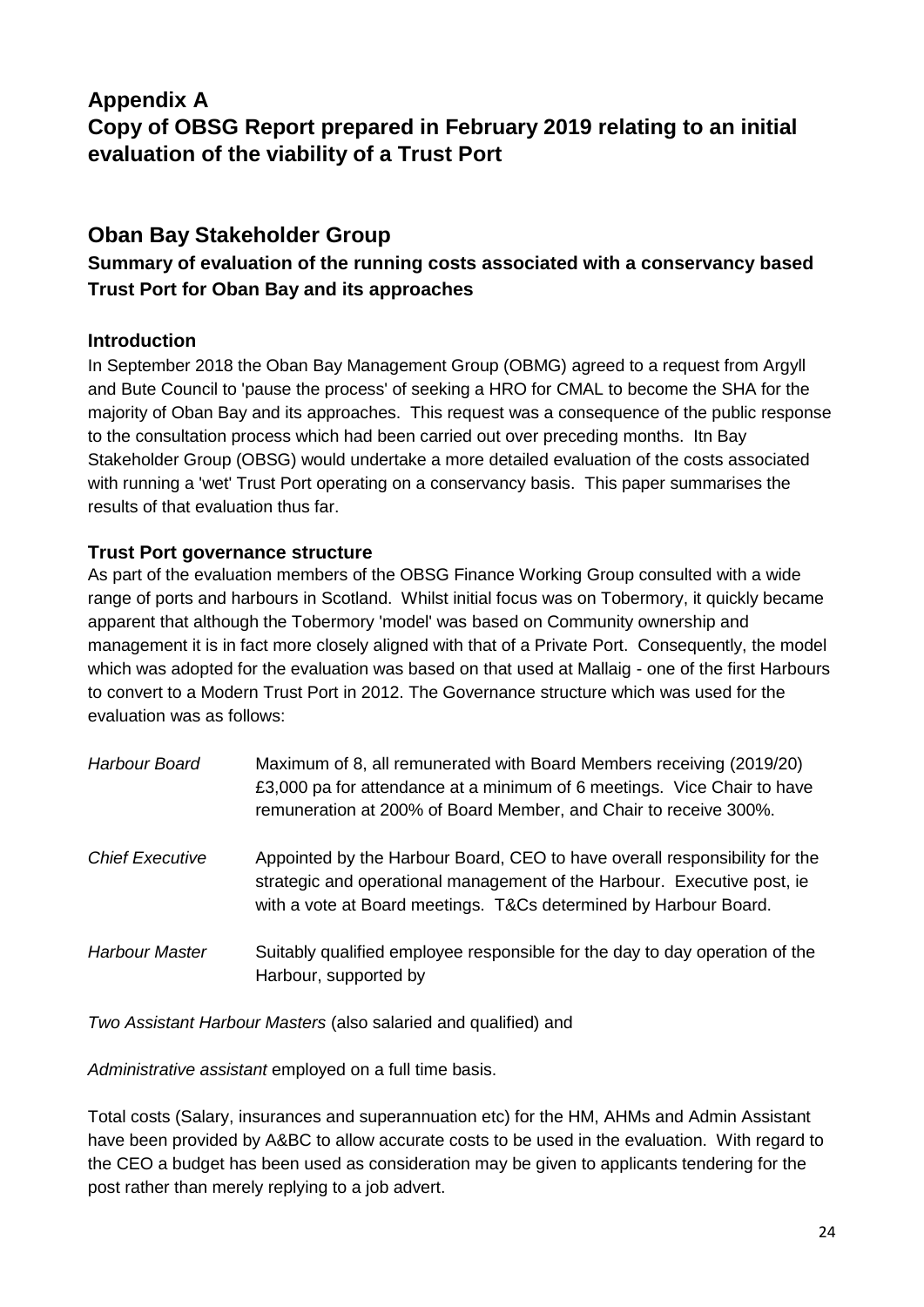One of the recurring themes that arose during discussions with the various HAs was their frustration at not being able to 'ring fence' posts or representation for significant stakeholders. The Mallaig HRO even defines what a significant stakeholder is, although in practice this brings about little real benefit. Discussions with Transport Scotland have confirmed that this is fundamental to the Modern Trust Port objectives, ie membership of the Board should be open to all. The OBSG would therefore welcome further dialogue with the OBMG about how the views of various Stakeholders/Users might best be accommodated in the future.

#### **Evaluation of costs**

The evaluation of anticipated annual running costs are contained in tabular form overleaf. A conservative approach has been taken throughout. For example, whilst it might be possible to operate a 'wet' conservancy Trust Port with just one Assistant HM and a part time administrative assistant, the evaluation has allowed for more than this. Similarly, where the evaluation of costs was found to be similar to those derived from the initial evaluation undertaken by the OBMG then the higher of the two values has been used.

Where possible the tabulated costs have been categorised using the same headings as the original OBMG evaluation. The items which have been considered have also been compared against the PMSC to ensure that all relevant items have been included.

It can be seen from the tabulation that the projected annual running costs of a 'wet' conservancy based Trust Port are of the order of £325,000. This is **significantly** lower than the £800k that was stated by the OBMG in their paper of 28 March 2018, and very close to the £250k figure that was quoted for either the A&BC or CMAL options at that time.<sup>2</sup> Given this, it is considered by the OBSG that the advantages of an independent Trust Port significantly outweigh the relatively small difference in annual running costs, and that this should therefore be the preferred option for the future management of Oban Bay and its approaches.<sup>3</sup>

#### **Conservancy Charges**

There is clearly some way to go before detailed charging mechanisms can be finalised. However, at the current time it should be noted that using the model proposed by the OBMG in 2018 a conservancy charge of 2 pence per GT would provide a total income of £340k. Whilst a contingency of more than 5% might be preferred, particularly during the early years, this does demonstrate that the Trust Port option is both viable and reasonable as requested by Transport Scotland.

#### **Proposal**

1

The OBSG ask the OBMG to support them in creating a Trust Port to manage the unregulated waters of Oban Bay and its approaches, and invite interested stakeholders and users to work together to produce a harbour that is both safe and compliant with all current legislation.

<sup>&</sup>lt;sup>2</sup> Following that meeting the CalMac Harbour Manager has advised that the true cost of either A&BC or CMAL is likely to be closer to £300k PA

 $3$  As originally proposed by the then Oban Harbour Development Group in 2012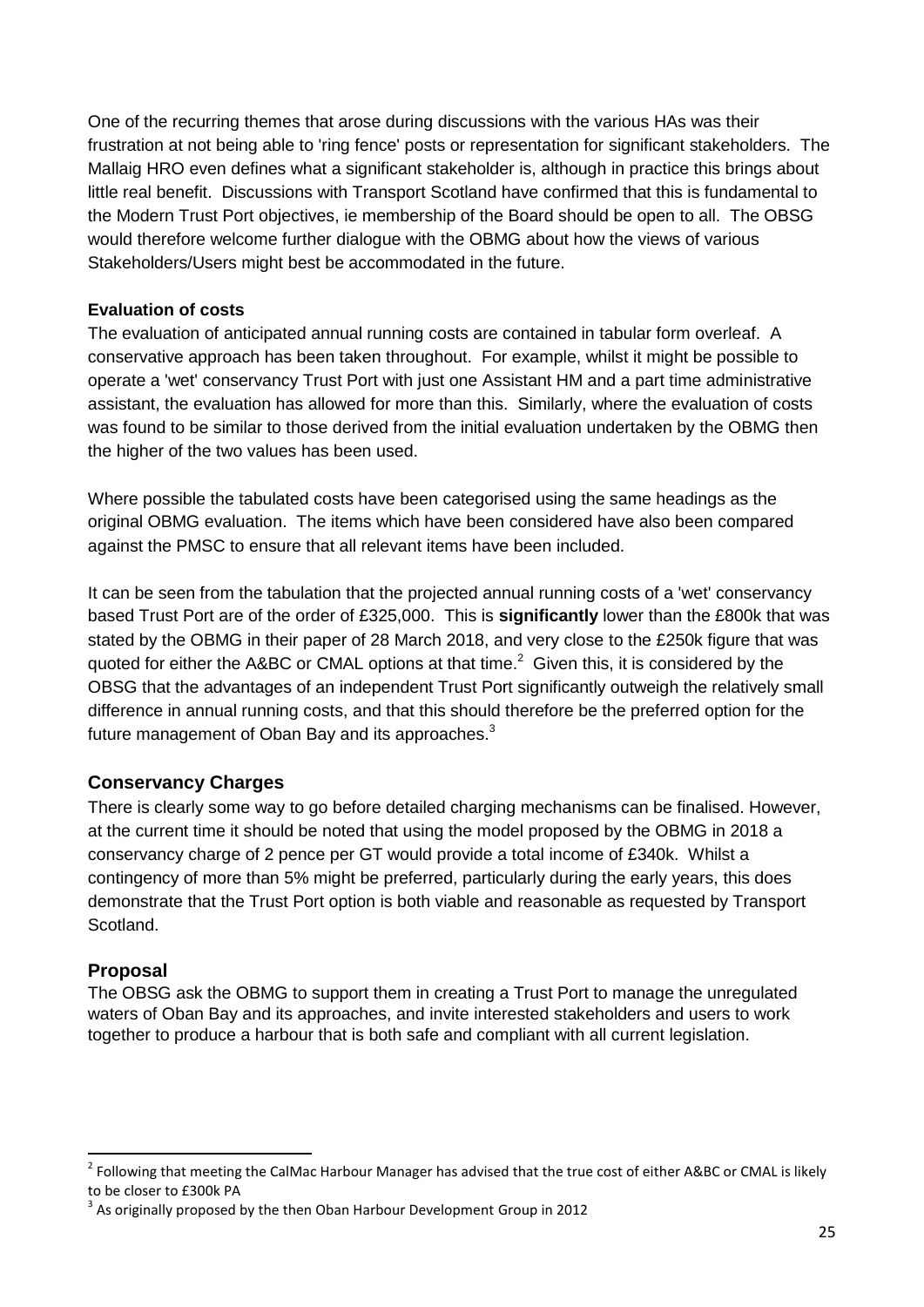#### **Governance & personnel**

| <b>Board</b>                               | Chair (£9k), Vice Chair (£6k) and 6<br>members (£3k each)                                                               | £33,000  |          |  |
|--------------------------------------------|-------------------------------------------------------------------------------------------------------------------------|----------|----------|--|
| <b>CEO</b>                                 | Budget allocation but subject to further<br>consideration                                                               | £50,000  |          |  |
| Harbour/LPS<br>Operational<br><b>Staff</b> | One HM and two AHM, weighted to take<br>account of overtime/standby payments                                            | £123,000 |          |  |
|                                            | Admin Assistant<br>One full time post<br>£26,000                                                                        |          |          |  |
|                                            | Retained/professional services (many as contingency)                                                                    |          |          |  |
| Legal                                      | As OBMG estimate                                                                                                        | £10,000  |          |  |
| Accountancy                                | Based on similar organisations                                                                                          | £5,000   |          |  |
| Education/PR                               | Increase on original OBMG estimate                                                                                      | £10,000  |          |  |
| Investigation                              | As OBMG estimate                                                                                                        | £5,000   |          |  |
| PMSC & H&S                                 | Additional item to reflect ongoing training<br>and equipment needs                                                      | £5,000   |          |  |
| Environment<br>(OSCP)                      | As OBMG estimate                                                                                                        | £4,000   |          |  |
| Dredging                                   | As OBMG estimate                                                                                                        | £2,000   |          |  |
| Surveying                                  | As OBMG estimate                                                                                                        | £1,000   |          |  |
| Security (PSA)                             | As OBMG estimate                                                                                                        | £5,000   | £47,000  |  |
| <b>Overheads</b>                           |                                                                                                                         |          |          |  |
| <b>Utilities</b>                           | Considered an overestimate, but also to<br>include office running costs                                                 | £10,000  |          |  |
| Accommodation                              | Based on similar business premises                                                                                      | £10,000  |          |  |
| Insurance                                  | Grossly underestimated in original OBMG<br>estimate, current figure based on initial<br>feedback from specialist broker | £26,000  | £46,000  |  |
|                                            | <b>Total anticipated annual running cost</b>                                                                            |          | £325,000 |  |

**Summary of the annual running costs for a modern Trust Port for the unregulated waters of Oban Bay and its approaches.**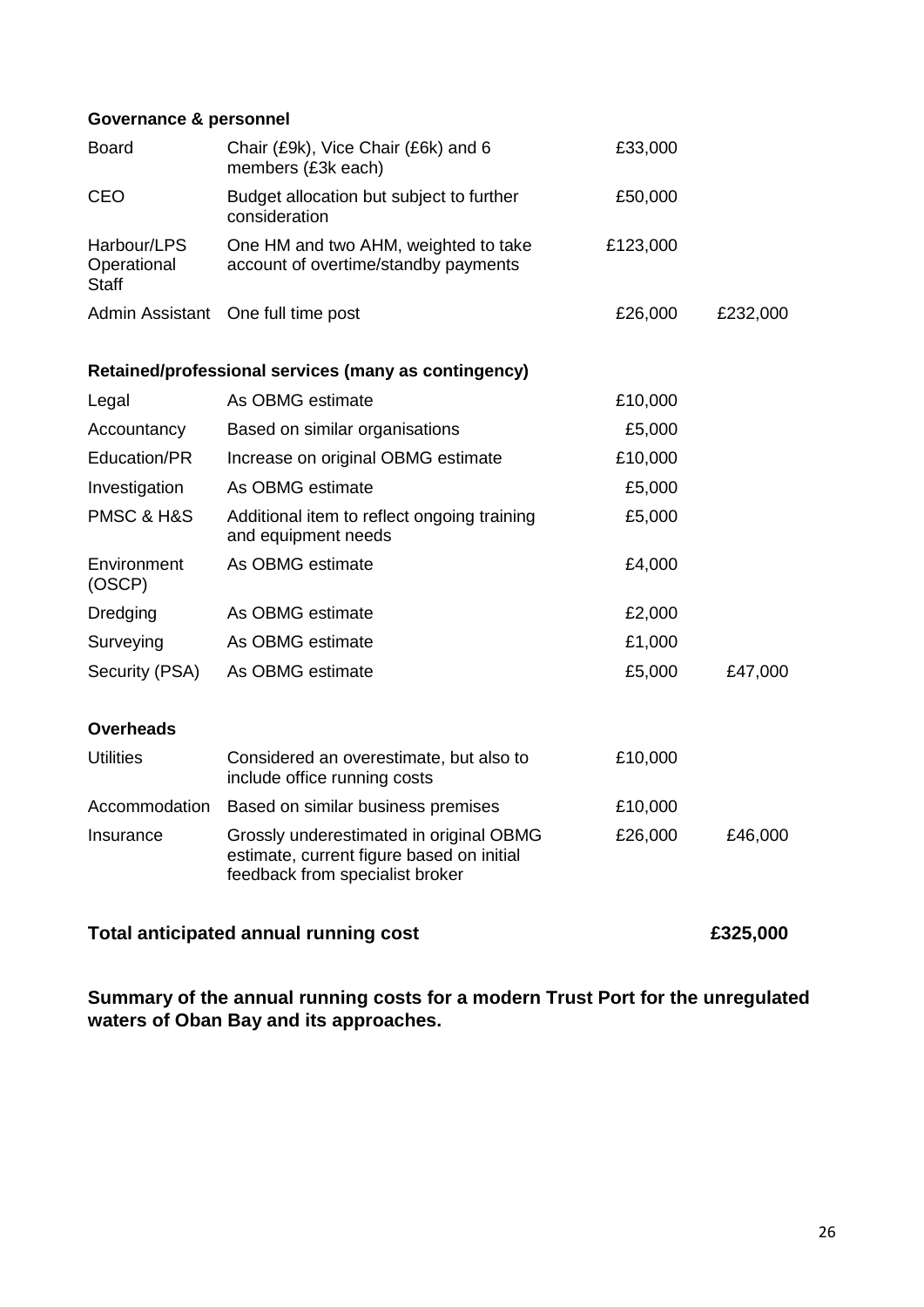### **Winter timetable**

|                                             | M     | T     | W     | T          | F     | S     | S     |
|---------------------------------------------|-------|-------|-------|------------|-------|-------|-------|
| Coll & Tiree                                | 715   | 715   |       | 715        |       | 715   | 715   |
|                                             | 1525  | 1525  |       | 1525       |       | 1525  | 1525  |
| Lismore                                     | 645   | 645   | 645   | 645        | 645   | 800   | 900   |
|                                             | 1910  | 1910  | 1910  | 1910       | 1910  | 1855  | 1755  |
| Craignure                                   | 645   | 800   | 800   | 800        | 800   | 731   | 946   |
|                                             | 1746  | 1946  | 1746  | 1746       | 2145  | 2145  | 1946  |
| Colonsay                                    | 1215  |       | 1215  |            | 1030  | 1330  |       |
|                                             | 1710  |       | 1700  |            | 1515  | 1055  |       |
| Castlebay                                   | 1330  | 1330  | 1330  |            | 1330  |       | 1330  |
|                                             | 1430  | 1430  | 1430  |            | 1430  |       | 1430  |
| South Uist                                  | 1110  |       | 1430  |            | 1130  | 1130  | 1430  |
|                                             | 1740  |       | 1500  |            | 1230  | 1230  | 1500  |
| <b>Earliest</b>                             | 645   | 645   | 645   | 645        | 645   | 715   | 715   |
| Latest                                      | 1910  | 1946  | 1910  | 1910       | 2145  | 2145  | 1946  |
| Daily span                                  | 12:25 | 13:01 | 12:25 | 12:25      | 15:00 | 14:30 | 12:30 |
|                                             |       |       |       |            |       |       |       |
| Suggested start                             | 630   | 630   | 630   | 630        | 630   | 700   | 700   |
| Suggested finish                            | 1930  | 2000  | 1930  | 1930       | 2200  | 2200  | 2000  |
| Span (hrs/mins)                             | 1300  | 1330  | 1300  | 1300       | 1530  | 1500  | 1300  |
| Total weekly hours based on suggested hours |       |       |       |            |       | 96    |       |
| <b>Summer timetable</b>                     |       |       |       |            |       |       |       |
|                                             | M     | T     | W     | Τ          | F     | S     | S     |
| Coll & Tiree                                | 715   | 1500  | 715   | 715        | 615   | 615   | 715   |
|                                             | 1525  | 2240  | 2130  | 1525       | 1410  | 2240  | 1525  |
| Lismore                                     | 645   | 645   | 645   | 645        | 645   | 800   | 1000  |
|                                             | 1910  | 1910  | 1910  | 1910       | 1910  | 2055  | 1755  |
| Craignure                                   | 645   | 730   | 730   | 730        | 730   | 730   | 950   |
|                                             | 2005  | 2005  | 2005  | 2005       | 2335  | 2005  | 2005  |
| Colonsay                                    | 1630  | 900   | 1610  | 1630       | 1630  | 1620  | 1630  |
|                                             | 2115  | 1405  | 1630  | 2115       | 2115  | 1645  | 2115  |
| Castlebay                                   | 1240  | 1240  | 715   | 1240       | 1240  | 1240  | 1240  |
|                                             | 1330  | 1330  | 2130  | 1330       | 1330  | 1330  | 1330  |
| South Uist                                  |       |       |       | No service |       |       |       |
| Earliest                                    | 645   | 645   | 645   | 645        | 645   | 615   | 715   |
| Latest                                      | 2115  | 2240  | 2130  | 2115       | 2325  | 2240  | 2115  |
| Daily span                                  | 14:30 | 15:55 | 14:45 | 14:30      | 16:40 | 16:25 | 14:00 |
| Suggested start                             | 630   | 630   | 630   | 630        | 630   | 600   | 600   |
| Suggested finish                            | 2130  | 2300  | 2145  | 2200       | 2345  | 2300  | 2130  |
| Span (hrs/mins)                             | 1500  | 1630  | 1515  | 1530       | 1715  | 1700  | 1530  |
|                                             |       |       |       |            |       |       |       |
| Total weekly hours based on suggested hours |       |       |       |            |       | 112   |       |

Maximum permitted hours including stand-by and overtime 144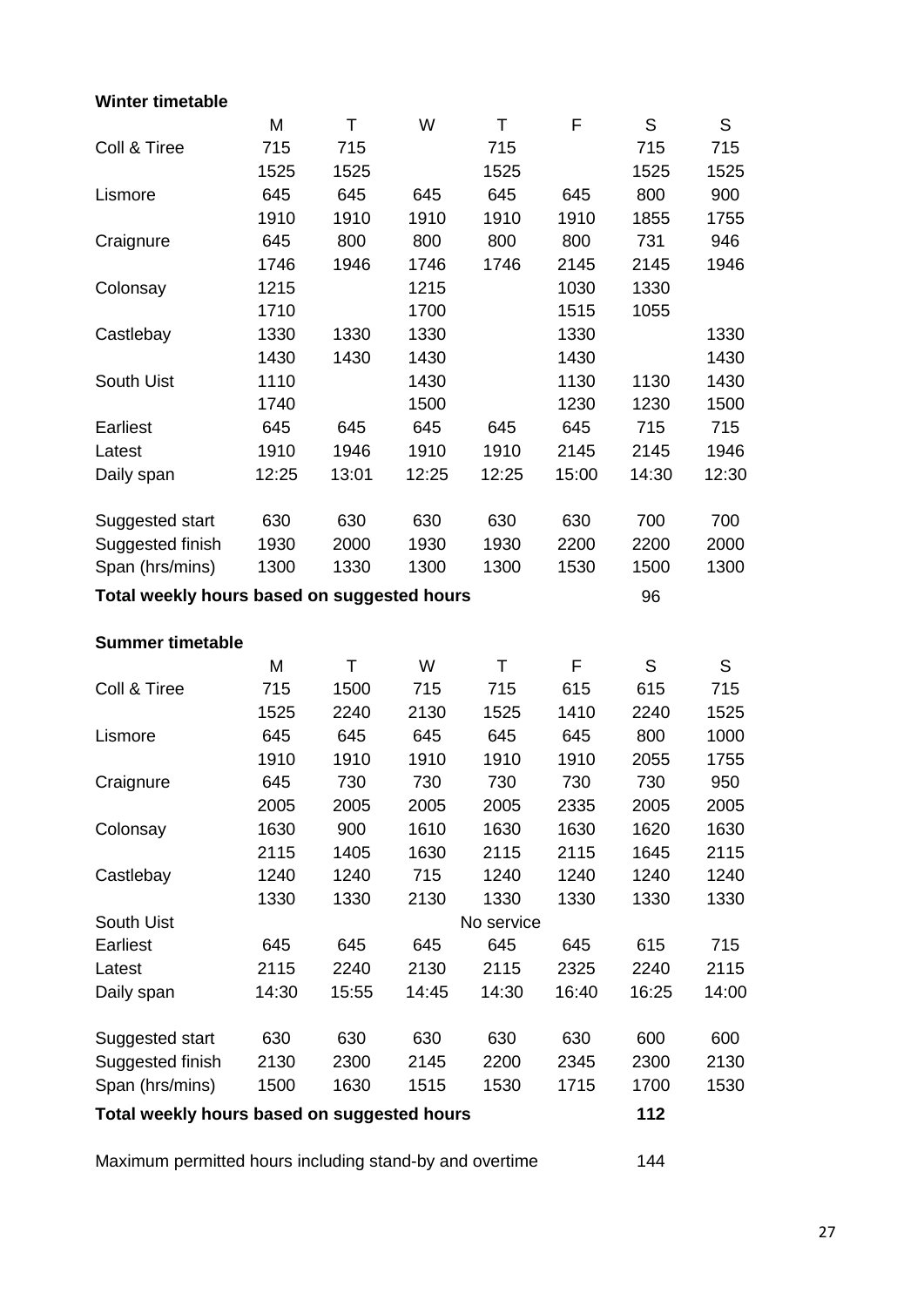#### **Appendix B.1**

**Model output for the conservancy charge evaluation - total conservancy charge income under each iteration.**

Figures highlighted in yellow are within 1% of the anticipated costs.

In both tables the top row is the conservancy charge in pence, whilst the left hand column is the discount applied to ALL of the CFL vessels.

|     |             | 2.5      |                                     | 3.5      | 4                                                              | 4.5               |          | 5.5               | 6        |
|-----|-------------|----------|-------------------------------------|----------|----------------------------------------------------------------|-------------------|----------|-------------------|----------|
| 40  | £200.653    |          |                                     |          | £250,816 £300,980 £351,143 £401,306 £451,469                   |                   | £501,633 | £551,796          | £601,959 |
| 45. | £185.405    | £231.756 | £278,107                            | £324,458 | £370,809 £417,160                                              |                   | £463.512 | £509.863          | £556.214 |
| 50  | £170.157    |          | £212,696 £255,234 £297,773 £340,312 |          |                                                                | £382,851          | £425,391 | £467,930          | £510.469 |
| 55  | £154,909    | £193.636 | £232,361                            |          | £271,088 £309,815                                              | £348,542          | £387,270 | £425,997          | £464.724 |
| 60  | £139.661    |          |                                     |          | £174,576 £209,488 £244,403 £279,318                            | £314,233 £349,149 |          | £384.064          | £418.979 |
|     | 65 £124.413 |          |                                     |          | £155,516 £186,615 £217,718 £248,821 £279,924 £311,028 £342,131 |                   |          |                   | £373.234 |
| 70  | £109.165    | £136,456 |                                     |          | £163,742 £191,033 £218,324 £245,615 £272,907                   |                   |          | £300,198          | £327.489 |
| 75  | £93.917     | £117.396 | £140.869                            | £164.348 | £187,827                                                       | £211,306          | £234,786 | £258.265          | £281.744 |
| 80  | £78.669     | £98,336  | £117.996                            | £137.663 | £157,330                                                       | £176,997          | £195,349 | £216.332          | £235.999 |
| 85  | £63,421     | £79,276  | £95,123                             | £110.978 | £126,833                                                       | £142,688          | £155,912 | £174.399          | £190.254 |
| 90  | £48,173     | £60,216  | £72,250                             | £84,293  | £96,336                                                        | £108,379          |          | £116,475 £132,466 | £144.509 |

|    | 6.5      |          | 7.5      | 8        | 8.5      | 9        | 9.5      | 10         |
|----|----------|----------|----------|----------|----------|----------|----------|------------|
| 40 | £652,122 | £702,286 | £752,449 | £802,612 | £852,776 | £902,939 | £953,102 | £1,003,265 |
| 45 | £602.565 | £648,916 | £695.267 | £741.618 | £787,970 | £834,321 | £880,672 | £927,023   |
| 50 | £553,008 | £595,546 | £638,085 | £680,624 | £723,164 | £765,703 | £808,242 | £850,781   |
| 55 | £503,451 | £542,176 | £580,903 | £619,630 | £658,358 | £697,085 | £735,812 | £774,539   |
| 60 | £453,894 | £488,806 | £523,721 | £558,636 | £593,552 | £628,467 | £663,382 | £698,297   |
| 65 | £404,337 | £435,436 | £466,539 | £497,642 | £528,746 | £559,849 | £590,952 | £622,055   |
| 70 | £354,780 | £382,066 | £409,357 | £436,648 | £463,940 | £491,231 | £518,522 | £545,813   |
| 75 | £305,223 | £328,696 | £352,175 | £375,654 | £399,134 | £422,613 | £446.092 | £469,571   |
| 80 | £255.666 | £275,326 | £294,993 | £314.660 | £334,328 | £353,995 | £373,662 | £393,329   |
| 85 | £206.109 | £221,956 | £237,811 | £253,666 | £269,522 | £285,377 | £301.232 | £317,087   |
| 90 | £156.552 | £168,586 | £180,629 | £192,672 | £204,716 | £216,759 | £228,802 | £240,845   |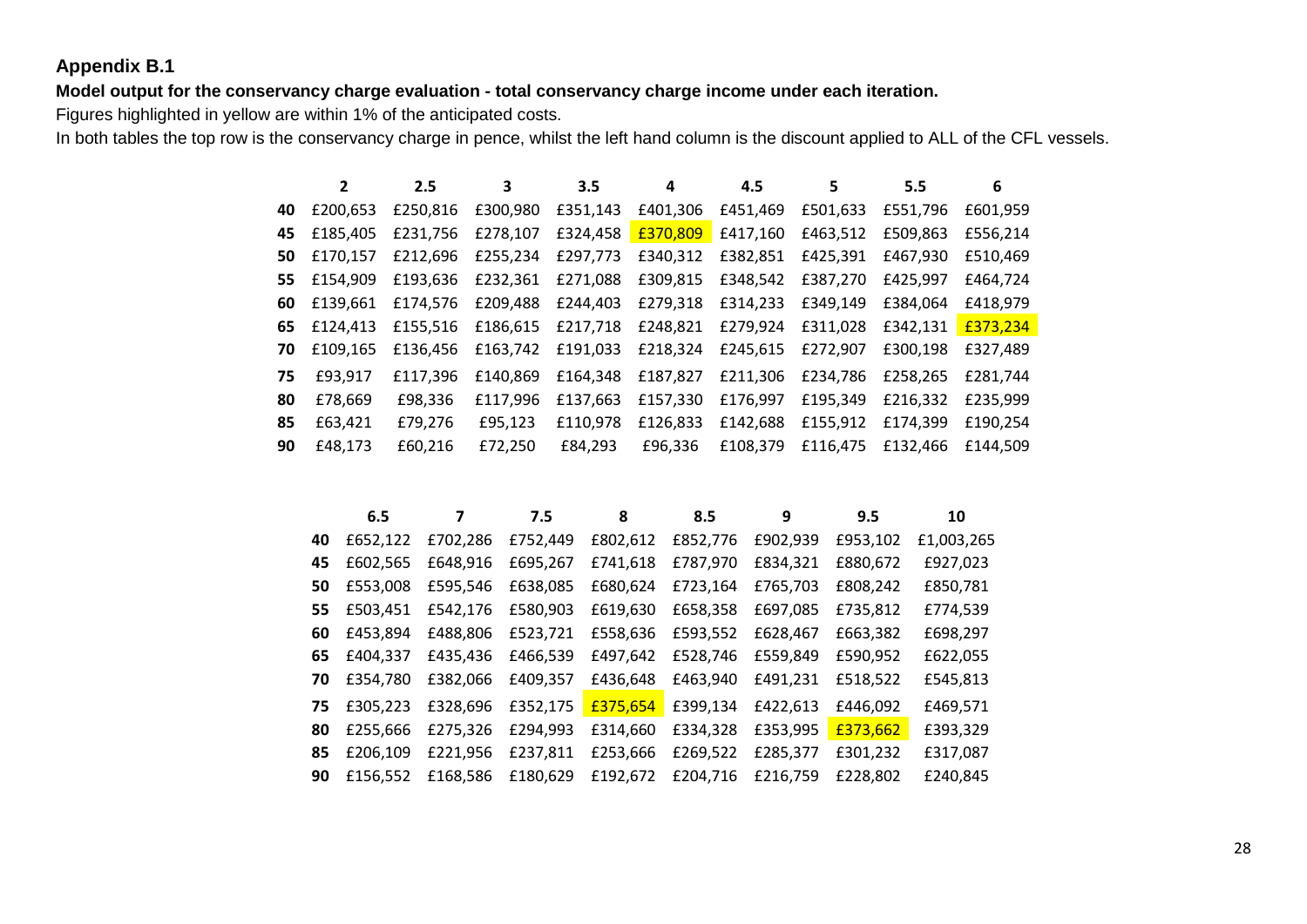#### **Appendix B.2**

**Model output for the conservancy charge evaluation - difference between total conservancy charge income and that required to cover anticipated conservancy costs for each iteration.**

In both tables the top row is the conservancy charge in pence, whilst the left hand column is the discount applied to ALL of the CFL vessels.

| $\overline{2}$ | 2.5         | 3           | 3.5         | 4           | 4.5         | 5           | 5.5         | 6           |
|----------------|-------------|-------------|-------------|-------------|-------------|-------------|-------------|-------------|
| -£170.914      | $-£120,751$ | $-E70,587$  | $-E20,424$  | £29,739     | £79,902     | £130,066    | £180,229    | £230,392    |
| $-£186,162$    | $-£139,811$ | $-£93,460$  | $-E47,109$  | -£758       | £45,593     | £91,945     | £138,296    | £184,647    |
| $-E201,410$    | $-£158,871$ | $-£116,333$ | $-E73,794$  | $-£31,255$  | £11,284     | £53,824     | £96,363     | £138,902    |
| $-E216,658$    | $-£177,931$ | $-£139,206$ | $-£100,479$ | $-£61,752$  | $-E23,025$  | £15,703     | £54,430     | £93,157     |
| $-E231,906$    | $-£196,991$ | $-£162,079$ | $-£127,164$ | $-E92,249$  | $-£57,334$  | $-E22,418$  | £12,497     | £47,412     |
| $-E247.154$    | $-E216,051$ | $-£184,952$ | $-£153,849$ | $-£122,746$ | $-£91,643$  | $-£60,539$  | $-E29,436$  | £1,667      |
| $-E262.402$    | $-E235.111$ | $-E207,825$ | $-£180,534$ | $-£153,243$ | $-f125,952$ | $-£98,660$  | $-E71,369$  | $-E44,078$  |
| $-E277.650$    | $-E254.171$ | $-E230.698$ | $-E207,219$ | $-£183,740$ | $-£160,261$ | $-£136,781$ | $-£113,302$ | $-E89,823$  |
| $-E292,898$    | $-E273,231$ | $-E253,571$ | $-E233,904$ | $-E214,237$ | $-£194,570$ | $-£176,218$ | $-£155,235$ | $-£135,568$ |
| $-£308,146$    | $-E292,291$ | $-E276,444$ | $-E260,589$ | $-E244,734$ | $-E228,879$ | $-E215,655$ | $-£197,168$ | $-£181,313$ |
| $-E323.394$    | $-£311.351$ | $-E299,317$ | -£287.274   | $-E275,231$ | $-E263.188$ | $-E255.092$ | -£239.101   | $-E227,058$ |
|                |             |             |             |             |             |             |             |             |

| 6.5         | 7           | 7.5         | 8           | 8.5         | 9           | 9.5         | 10          |
|-------------|-------------|-------------|-------------|-------------|-------------|-------------|-------------|
| £280,555    | £330,719    | £380,882    | £431,045    | £481,209    | £531,372    | £581,535    | £631,698    |
| £230,998    | £277,349    | £323,700    | £370,051    | £416,403    | £462,754    | £509,105    | £555,456    |
| £181,441    | £223,979    | £266,518    | £309,057    | £351,597    | £394,136    | £436,675    | £479,214    |
| £131,884    | £170,609    | £209,336    | £248,063    | £286,791    | £325,518    | £364,245    | £402,972    |
| £82,327     | £117,239    | £152,154    | £187,069    | £221,985    | £256,900    | £291,815    | £326,730    |
| £32,770     | £63,869     | £94,972     | £126,075    | £157,179    | £188,282    | £219,385    | £250,488    |
| $-£16,787$  | £10,499     | £37,790     | £65,081     | £92,373     | £119,664    | £146,955    | £174,246    |
| $-£66,344$  | $-£42,871$  | $-£19,392$  | £4,087      | £27,567     | £51,046     | £74,525     | £98,004     |
| $-£115,901$ | $-£96,241$  | $-£76,574$  | $-£56,907$  | $-E37,239$  | $-£17,572$  | £2,095      | £21,762     |
| $-£165,458$ | $-£149,611$ | $-£133,756$ | $-£117,901$ | $-£102,045$ | $-E86,190$  | $-E70,335$  | $-£54,480$  |
| $-E215,015$ | $-E202,981$ | $-E190,938$ | $-E178,895$ | $-£166,851$ | $-£154,808$ | $-£142,765$ | $-£130,722$ |
|             |             |             |             |             |             |             |             |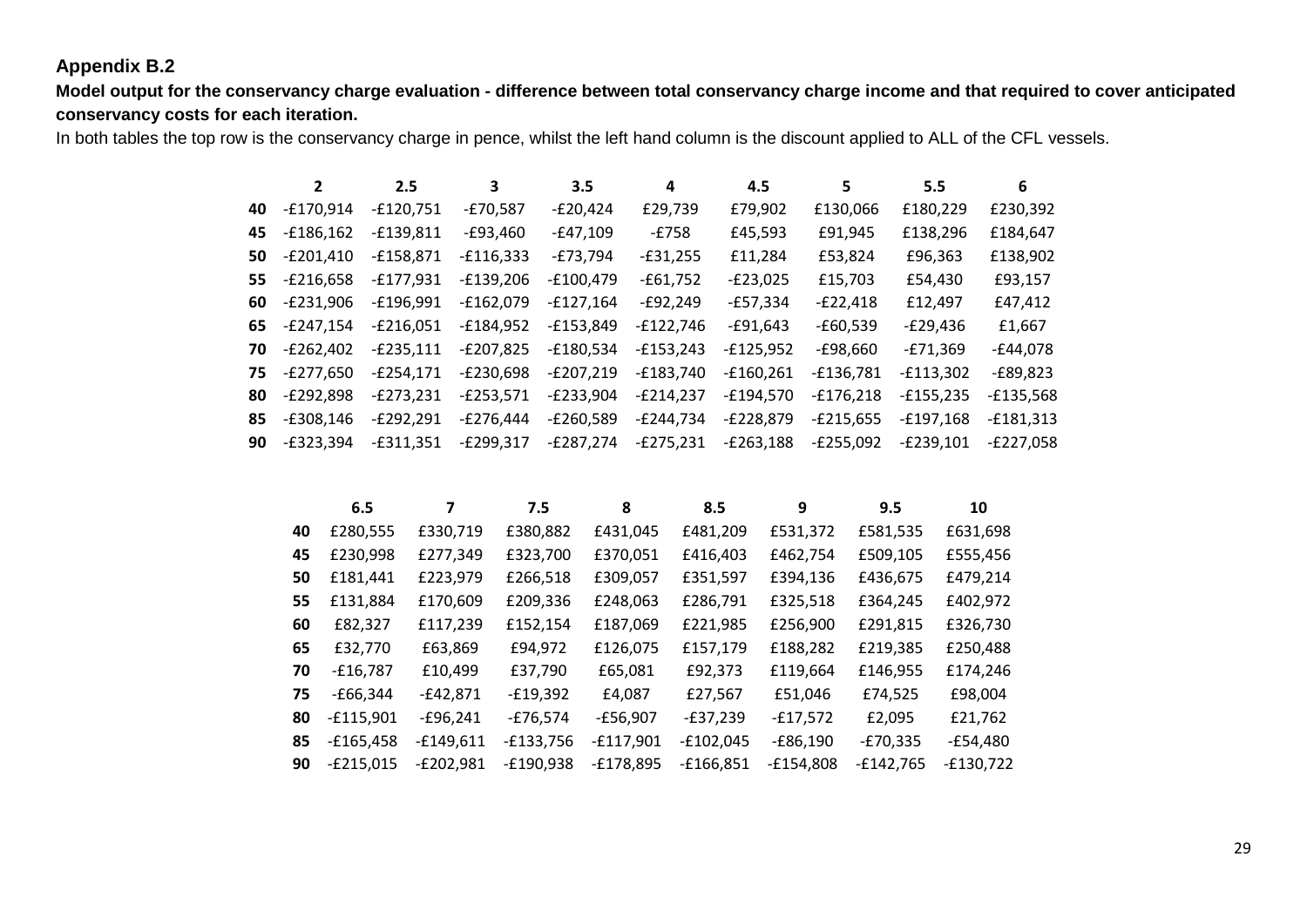### **Appendix B.3**

**Model output for the conservancy charge evaluation - difference between total conservancy charge income and that required to cover anticipated conservancy costs for each iteration expressed as a percentage of the total anticipated cost.**

Values in blue indicate a surplus, those in red indicate a shortfall and those highlighted in yellow are within 1% of the anticipated costs. In both tables the top row is the conservancy charge in pence, whilst the left hand column is the discount applied to ALL of the CFL vessels.

|    | $\overline{2}$ | 2.5   | 3     | 3.5   | 4              | 4.5   | 5     | 5.5   | 6              |
|----|----------------|-------|-------|-------|----------------|-------|-------|-------|----------------|
| 40 | $-46$          | $-32$ | $-19$ | -5    | 8              | 22    | 35    | 49    | 62             |
| 45 | $-50$          | $-38$ | $-25$ | $-13$ | $\overline{0}$ | 12    | 25    | 37    | 50             |
| 50 | $-54$          | $-43$ | $-31$ | $-20$ | -8             | 3     | 14    | 26    | 37             |
| 55 | $-58$          | $-48$ | $-37$ | $-27$ | $-17$          | -6    | 4     | 15    | 25             |
| 60 | $-62$          | $-53$ | $-44$ | $-34$ | $-25$          | $-15$ | -6    | 3     | 13             |
| 65 | $-67$          | $-58$ | $-50$ | $-41$ | $-33$          | $-25$ | $-16$ | -8    | $\overline{0}$ |
| 70 | $-71$          | $-63$ | $-56$ | $-49$ | $-41$          | $-34$ | $-27$ | $-19$ | $-12$          |
| 75 | $-75$          | $-68$ | $-62$ | $-56$ | $-49$          | $-43$ | $-37$ | $-30$ | $-24$          |
| 80 | $-79$          | $-74$ | $-68$ | $-63$ | $-58$          | $-52$ | $-47$ | $-42$ | $-36$          |
| 85 | $-83$          | $-79$ | $-74$ | $-70$ | $-66$          | $-62$ | $-58$ | $-53$ | $-49$          |
| 90 | $-87$          | -84   | $-81$ | $-77$ | $-74$          | $-71$ | $-69$ | $-64$ | $-61$          |

|    | 6.5   | 7     | 7.5   | 8              | 8.5   | 9     | 9.5          | 10    |
|----|-------|-------|-------|----------------|-------|-------|--------------|-------|
| 40 | 76    | 89    | 103   | 116            | 130   | 143   | 157          | 170   |
| 45 | 62    | 75    | 87    | 100            | 112   | 125   | 137          | 149   |
| 50 | 49    | 60    | 72    | 83             | 95    | 106   | 118          | 129   |
| 55 | 35    | 46    | 56    | 67             | 77    | 88    | 98           | 108   |
| 60 | 22    | 32    | 41    | 50             | 60    | 69    | 79           | 88    |
| 65 | 9     | 17    | 26    | 34             | 42    | 51    | 59           | 67    |
| 70 | -5    | 3     | 10    | 18             | 25    | 32    | 40           | 47    |
| 75 | $-18$ | $-12$ | $-5$  | $\overline{1}$ | 7     | 14    | 20           | 26    |
| 80 | $-31$ | $-26$ | $-21$ | $-15$          | $-10$ | $-5$  | $\mathbf{1}$ | 6     |
| 85 | $-45$ | $-40$ | $-36$ | $-32$          | $-27$ | $-23$ | $-19$        | $-15$ |
| 90 | $-58$ | $-55$ | $-51$ | $-48$          | $-45$ | $-42$ | $-38$        | $-35$ |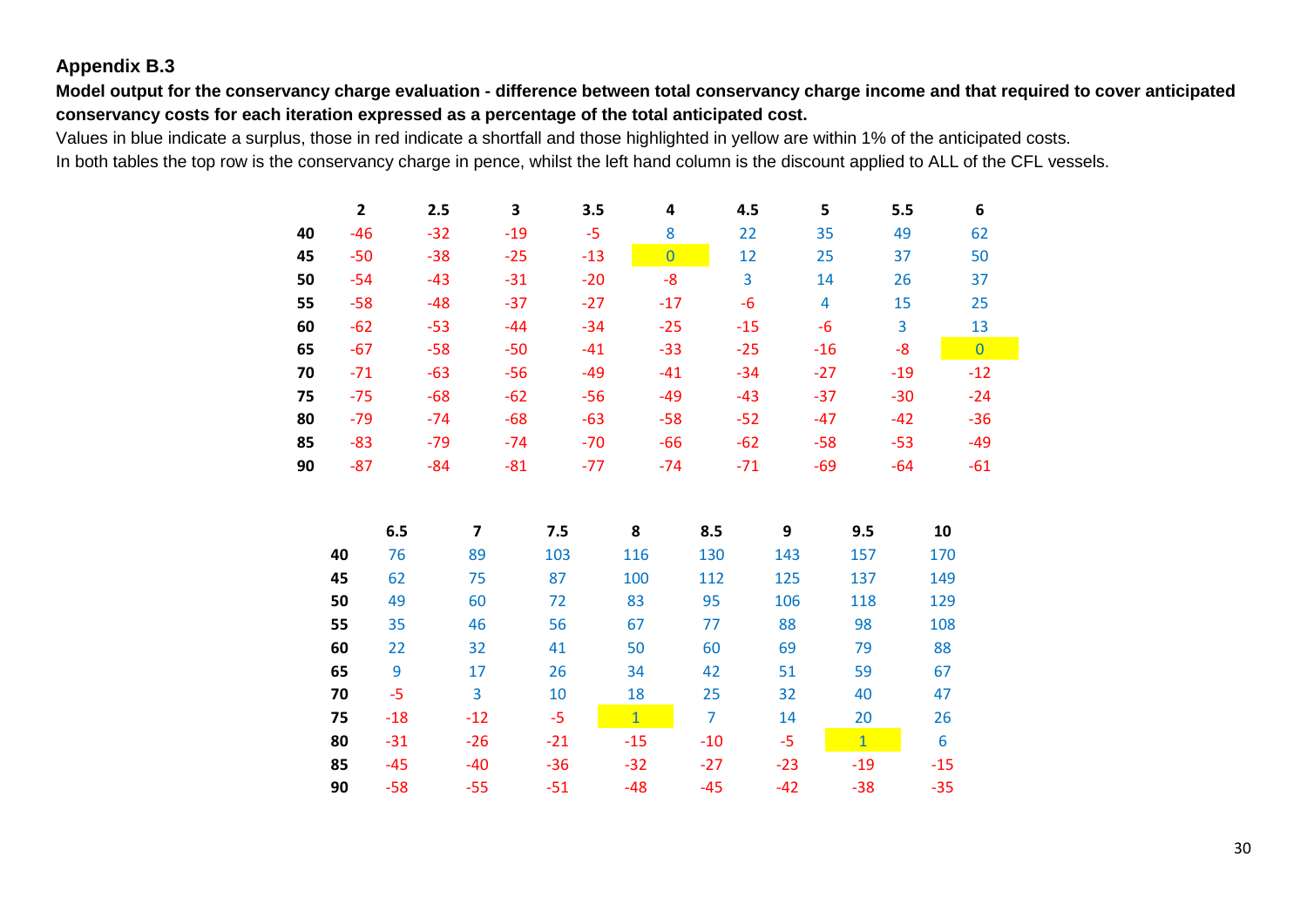#### **Appendix C.1 North Pier Accounts 2010-2020**

#### **Figures are as supplied by A&BC and include Capital Costs and Depreciation**

|                                | 2010-11    | 2011-12       | 2012-13                            | 2013-14                                           | 2014-15       | 2015-16    | 2016-17       | 2017-18       | 2018-19       | 2019-20     |
|--------------------------------|------------|---------------|------------------------------------|---------------------------------------------------|---------------|------------|---------------|---------------|---------------|-------------|
| <b>N</b> Pier                  | Actual     | <b>Actual</b> | <b>Actual</b>                      | <b>Actual</b>                                     | <b>Actual</b> | Actual     | <b>Actual</b> | <b>Actual</b> | <b>Actual</b> | Actual      |
| <b>Employee Costs</b>          | $-£19,561$ | $-E23,049$    | $-£35,307$                         | $-£57,326$                                        | $-£63,806$    | $-£71,750$ | $-£63,693$    | $-£101,197$   | $-£99,802$    | $-£115,580$ |
| <b>Property Costs</b>          | $-£16,131$ | $-£18,506$    | $-£13,272$                         | $-£12,069$                                        | $-£15,314$    | $-£28,561$ | $-E22,303$    | $-E21,435$    | $-E21,448$    | $-E27,235$  |
| Supplies & Services            | $-E2,076$  | $-£6,647$     | $-E7,005$                          | $-£5,088$                                         | $-£4,023$     | $-£4,984$  | $-£5,381$     | $-£8,754$     | £1,120        | $-£4,979$   |
| <b>Transport Costs</b>         | $-£1,154$  | $-E322$       | $-£1,776$                          | $-E2,049$                                         | $-£1,801$     | $-E2,994$  | $-£1,736$     | $-£4,888$     | $-E3,792$     | $-E895$     |
| Payments to 3rd Parties        | $-E2,959$  | $-£12,628$    | $-£5,868$                          | $-£186,759$                                       | $-E43,300$    | $-£25,675$ | $-£59,587$    | $-£3,517$     | $-£3,891$     | $-£4,455$   |
| Capital Costs (Depreciation)   | $-£466$    | $-£466$       | $-£466$                            | $-£465$                                           | £0            | £0         | £50,000       | £0            | $-£504,192$   | $-£106,914$ |
| Income                         | £66,064    | £80,814       | £83,616                            | £109,694                                          | £150,550      | £111,136   | £141,452      | £175,786      | £183,462      | £191,973    |
| <b>Support Service Charges</b> | £0         | £0            | £0                                 | £0                                                | $-£11,632$    | $-E27,660$ | £0            | $-£35,511$    | $-E25,487$    | $-£30,273$  |
| <b>NET</b>                     | £23,717    | £19,197       | £19,921                            | $-£154,062$                                       | £10,675       | $-£50,488$ | £38,752       | £483          | $-E474,030$   | $-£98,359$  |
| <b>Pontoons</b>                |            |               |                                    |                                                   |               |            |               |               |               |             |
| <b>Employee Costs</b>          |            |               |                                    |                                                   |               |            |               | £0            | $-E24,317$    | $-£34,964$  |
| <b>Property Costs</b>          |            |               |                                    |                                                   |               |            |               | $-£3,102$     | $-E25,713$    | $-£36,812$  |
| Supplies & Services            |            |               |                                    | NB These figures are all 'as supplied' by Council |               |            |               | $-E59$        | $-£1,978$     | $-£1,941$   |
| <b>Transport Costs</b>         |            |               |                                    | Officers, but have then been multiplied by -1.    |               |            |               | $-E14$        | £0            | £0          |
| Payments to 3rd Parties        |            |               | income, and a -ve value is a cost. | This means that a +ve value now represents        |               |            |               | $-£3,191$     | $-E7,200$     | $-£25,241$  |
| <b>Support Service Charges</b> |            |               |                                    |                                                   |               |            |               | $-£1,168$     | $-£11,744$    | $-£16,353$  |
| Income                         |            |               |                                    | It should also be noted that the means by which   |               |            |               | £18,103       | £73,079       | £132,216    |
| <b>NET</b>                     |            |               |                                    | maintenance costs have been accounted for         |               |            |               | £10,569       | £2,127        | £16,905     |
|                                |            |               | appears to vary from year to year. |                                                   |               |            |               |               |               |             |
| <b>Harbour Building</b>        |            |               |                                    |                                                   |               |            |               |               |               |             |
| <b>Property Costs</b>          |            |               |                                    |                                                   |               |            |               |               | $-£9,975$     | $-£26,301$  |
| Supplies & Services            |            |               |                                    |                                                   |               |            |               |               | $-£1,695$     | $-E578$     |
| Payments to 3rd Parties        |            |               |                                    |                                                   |               |            |               |               | $-E2,163$     | $-E522$     |
| Capital Costs (Depreciation)   |            |               |                                    |                                                   |               |            |               |               | £0            | £0          |
| Income                         |            |               |                                    |                                                   |               |            |               |               | £11,043       | £17,972     |
| <b>Support Service Charges</b> |            |               |                                    |                                                   |               |            |               |               | $-E2,638$     | $-£4,880$   |
| <b>NET</b>                     |            |               |                                    |                                                   |               |            |               |               | $-E5,428$     | $-£14,309$  |
|                                | '\ wd      |               |                                    |                                                   |               |            |               |               |               |             |
| <b>Overall position</b>        | £23,717    | £19,197       | £19,921                            | $-£154,062$                                       | £10,675       | $-£50,488$ | £38,752       | £11,052       | $-£477,331$   | $-E95,763$  |